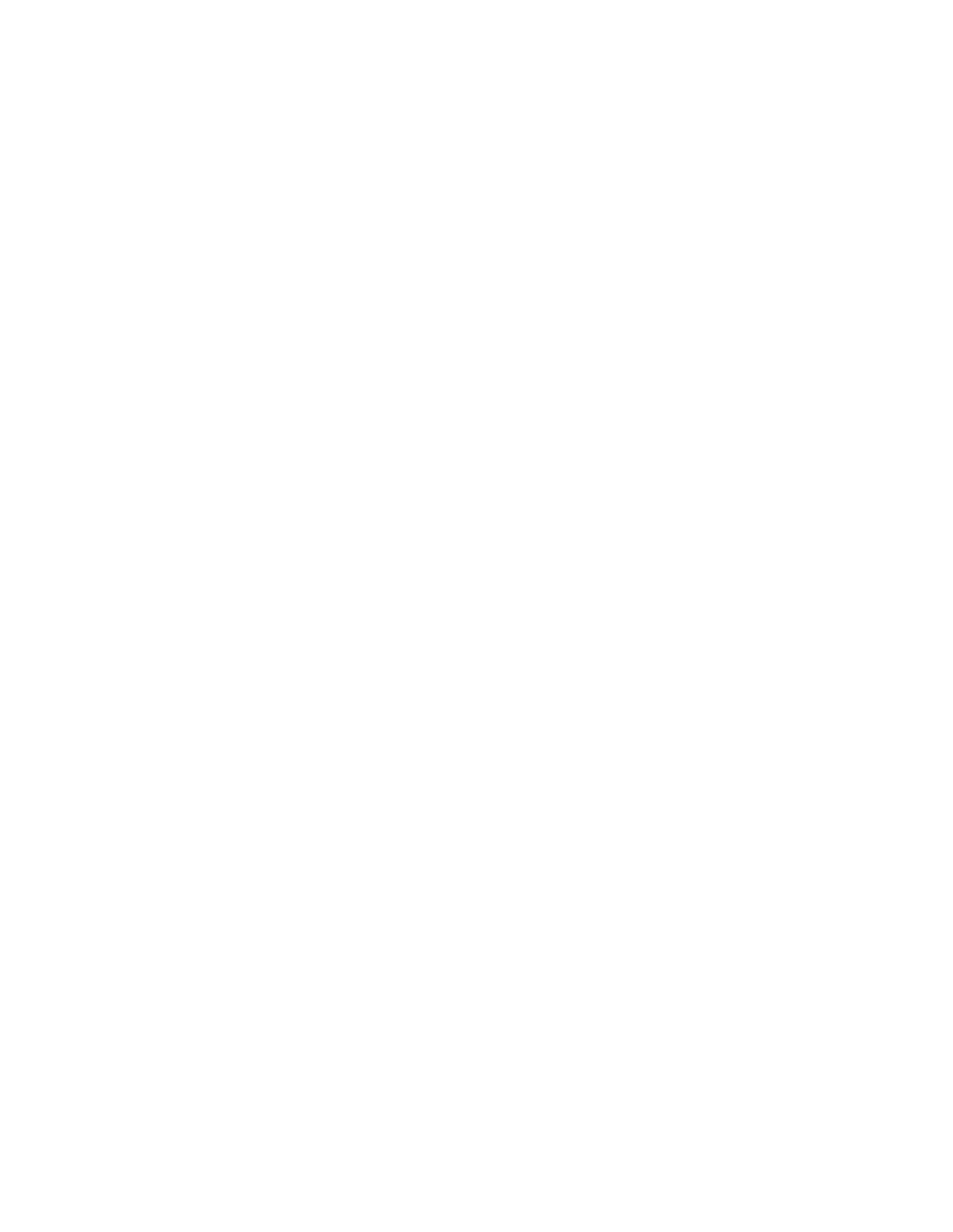# **Acknowledgements**

This thesis would not have been possible without the kind assistance of many people. First and foremost, thank you to Grace, Esther, Kristen, and Reid for reading and editing the many incarnations of this thesis and participating in my use case studies. Thanks to Neha for the daily sanity checks and emergency food and beverage supplies. A big thank you to Alex and John for all the help with coding, Linux, and the many other problems I encountered. Also, thank you Mike and Ling for your help with Sherlock. And last, but certainly not least, thank you to Professor Sean Smith for giving me an interesting problem to work on and all the support I needed to make things happen.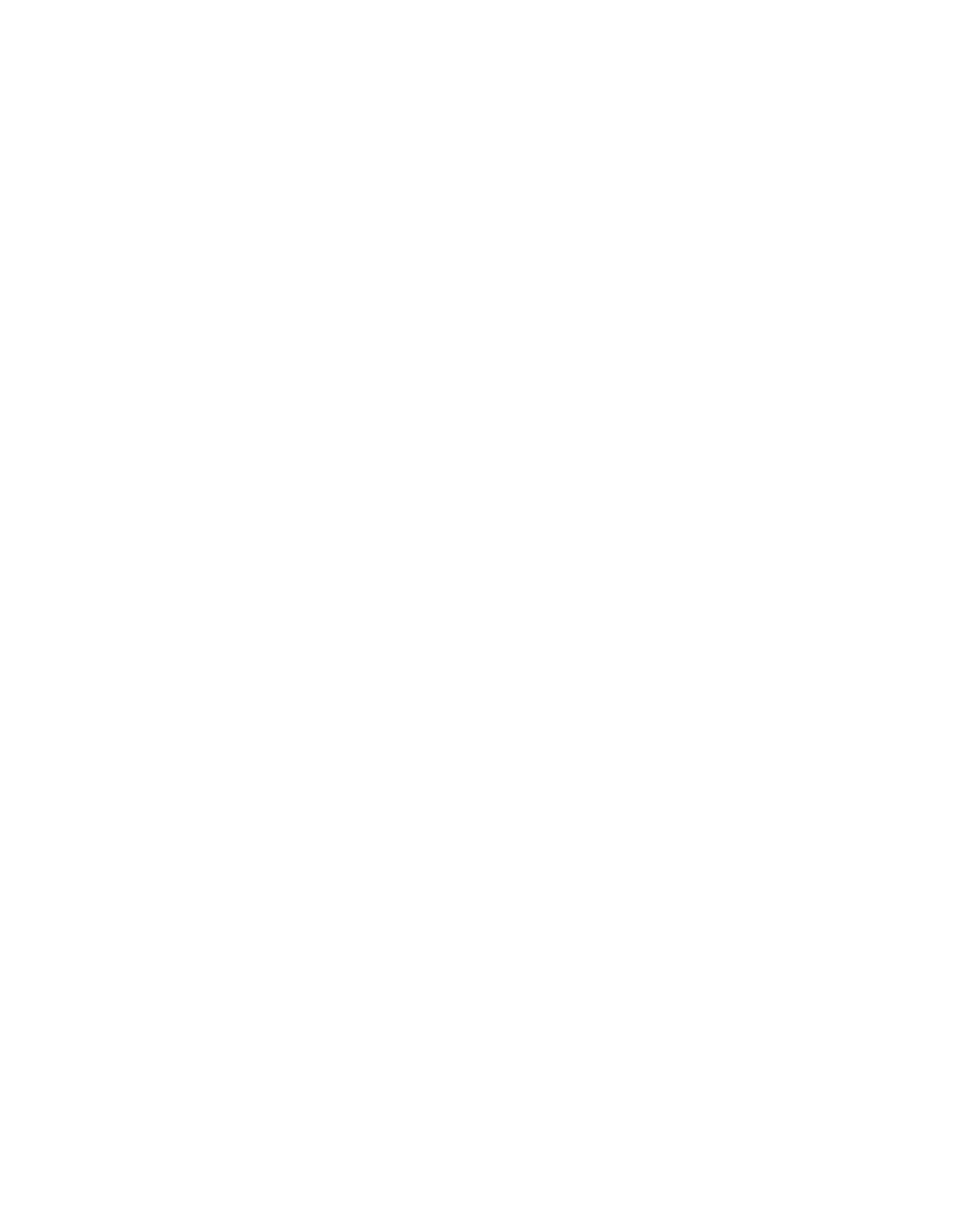## **1. Preliminaries**

## **1.1 Introduction**

Currently, a person using an email program that allows them a degree of mobility must choose between convenience and security. The utility and convenience of Web-based mailers is clear: they give a user the ability to operate her email account from any Internet-connected computer at any time. However, if a user is tied to security that depends upon her key pair being stored either on her local computer or in her browser, she loses the ability to send or receive secure mail while mobile. Our solution for making public-key cryptography work for mobile email is the use of a secondary trusted server that stores and manages the user's key pair and performs all operations associated with user authentication, encryption and decryption of text, and the addition and verification of digital signatures. PKIGate fills the role of the trusted server, providing a set of S/MIME and secure cryptographic services while still allowing the user to retain the use of her preferred client.

## **1.2 Organization**

This thesis is organized into six sections. The first section introduces the problem, its motivations, and the interesting case of email at Dartmouth. Section 2 provides information on the MIME and S/MIME standards, compares existing technologies with the design for ours, and explains the technical concepts and technologies we plan to use. The third section discusses the thought process that went into selecting software and hardware for the project as well as describing the software we used in our final design.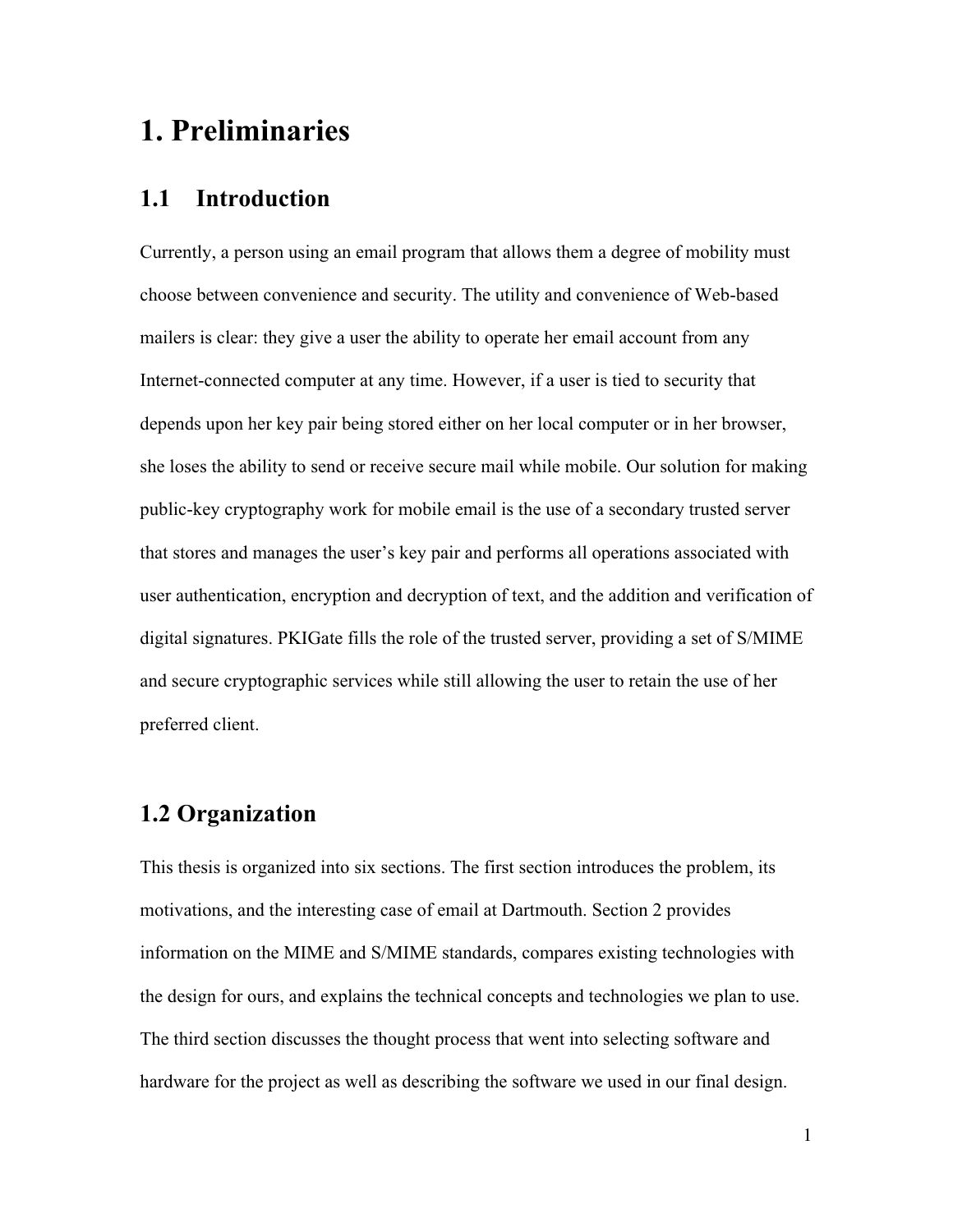Section 4 lays out the hi- and lo-level design for the entire PKIGate mail system. Use case scenarios for the design from Section 4 are diagramed and detailed in Section 5. We conclude in Section 6 with a discussion of implementation difficulties, suggestions for future work, and an evaluation of our solution and the project as a whole.

#### **1.3 Motivation**

Since public key cryptography requires no prior contact between sending and receiving parties, as long as the recipient's public key information is published, it is an ideal solution for email. Using other cryptographic standards that depend on the exchange of an agreed upon key requires the implementation of a number of security protocols, with each step opening the key to access by an adversary.

The utility of Public Key cryptography in email situations is easy to see. A user is able to digitally sign email, allowing the recipient to verify the sender. Imagine that the college application process takes a digital and paranoid turn and admissions offices wish to verify every letter of recommendation. If a letter writer uses an email program with public key functionality, he can digitally sign the letter, allowing the admissions office to verify he sent it, and satisfy their paranoia.

The case for encryption is even easier to make, but we will give a particularly pertinent example. Medical offices must now meet Condition 3 of HIPAA, the Health Insurance Portability & Accountability Act, which states that security standards must be put in place "protecting the confidentiality and integrity of 'individually identifiable health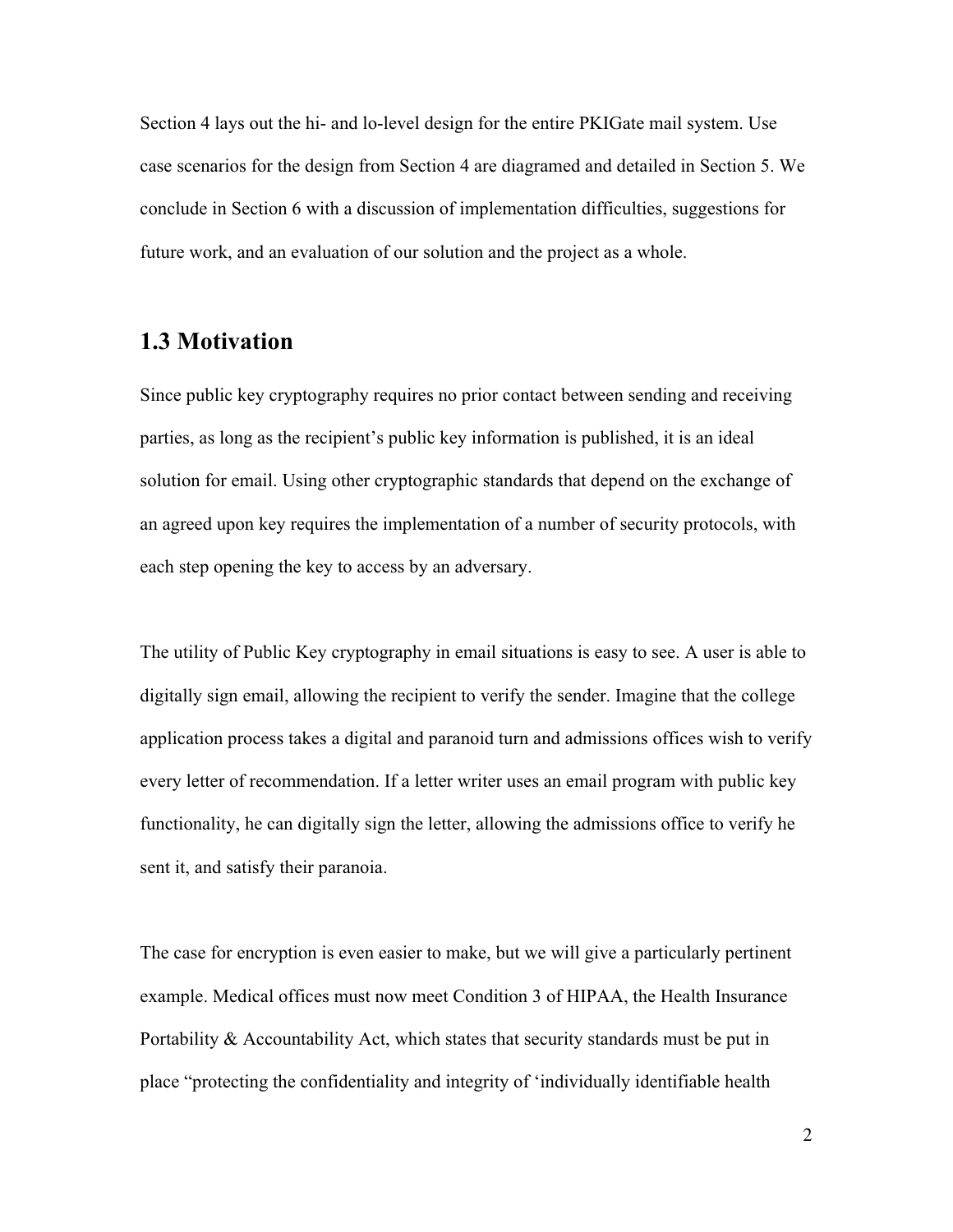information'"[9]. Assume that a doctor at Dartmouth Health Services needed to contact a student with confidential health information. In order for the email communication to be HIPAA compliant, the information must be secured. If there is a certificate server set up on the Dartmouth campus, the doctor can easily access the student's public key and send him an encrypted message without the additional administrative tasks of creating and sharing an encryption key.

## **1.4 Email at Dartmouth**

The email system at Dartmouth College provides a particularly difficult environment in which to offer secure mobile email access. Students, faculty, and staff at the college enjoy the use of Blitzmail, a homegrown email client that allows a user to access his account from any computer on which the program is installed without altering the application. Additionally, Dartmouth is home to at least two incarnations of Web-based mailers, Netblitz and Webblitz. Since a majority of communication on the campus by is done through email, the campus is home to hundreds of public computers, fondly referred to as "Blitz terminals," from which users often check their email.

Obviously in this environment, public key cryptography tied to a user's computer would be inconvenient, at the least. If the user's key needed to be on the machine hosting the email client, we would have two options: either we would be forced to install the key pair of every student, faculty and staff member on every computer, including personal computers, at Dartmouth or we would have to restrict the number of computers a user

3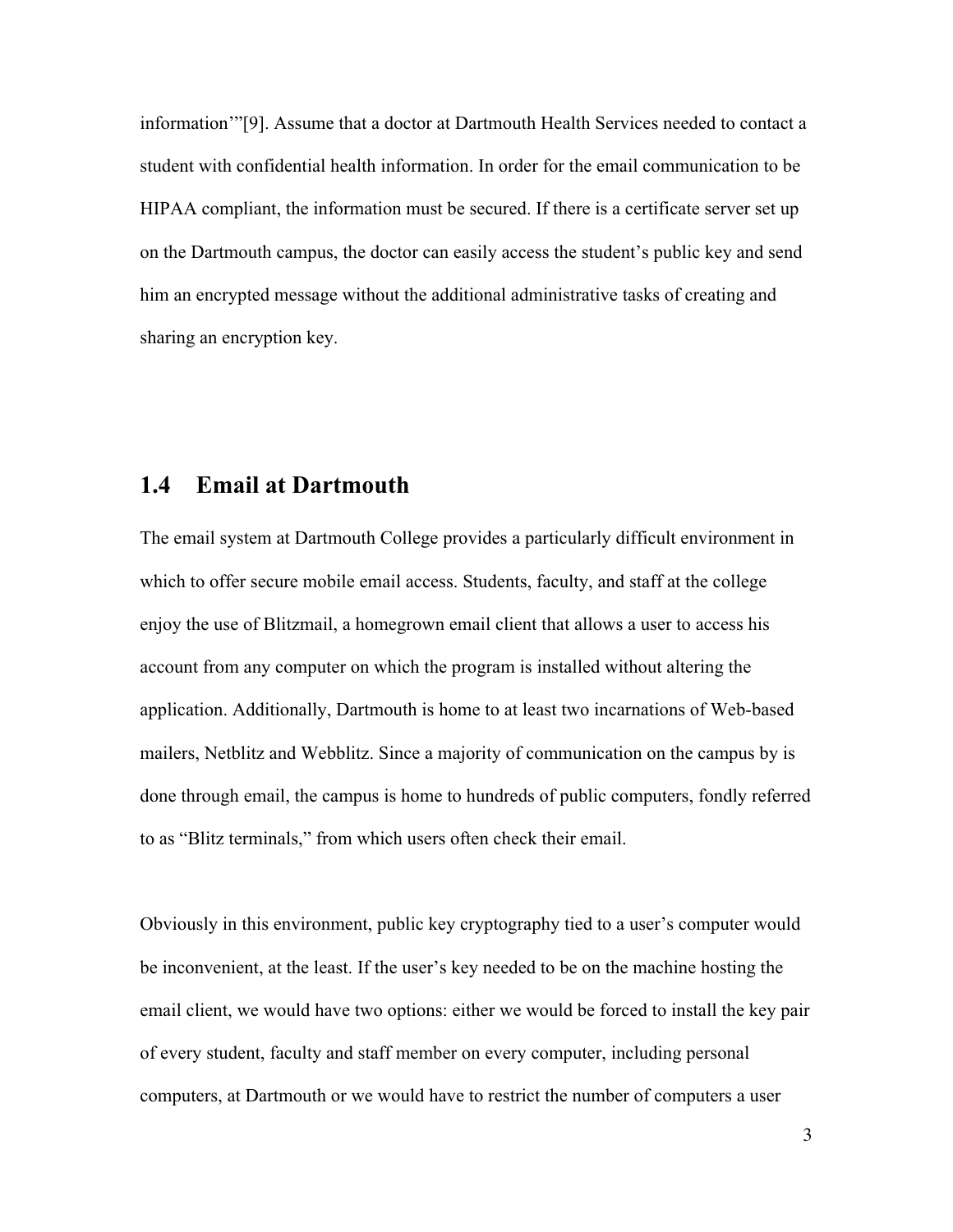could operate her email account from. At a minimum, the first option would require the upgrade of the 1,000+ personal computers belonging to the incoming freshmen every year. However, Webblitz and Netblitz give students the ability to check email from anywhere in the world. Unless the student had a way of transporting her key pair, we could not guarantee her secure email services away from the campus. Therefore, a reasonable solution, at least for PKI services at Dartmouth, is to store user's key pairs on a secure central server.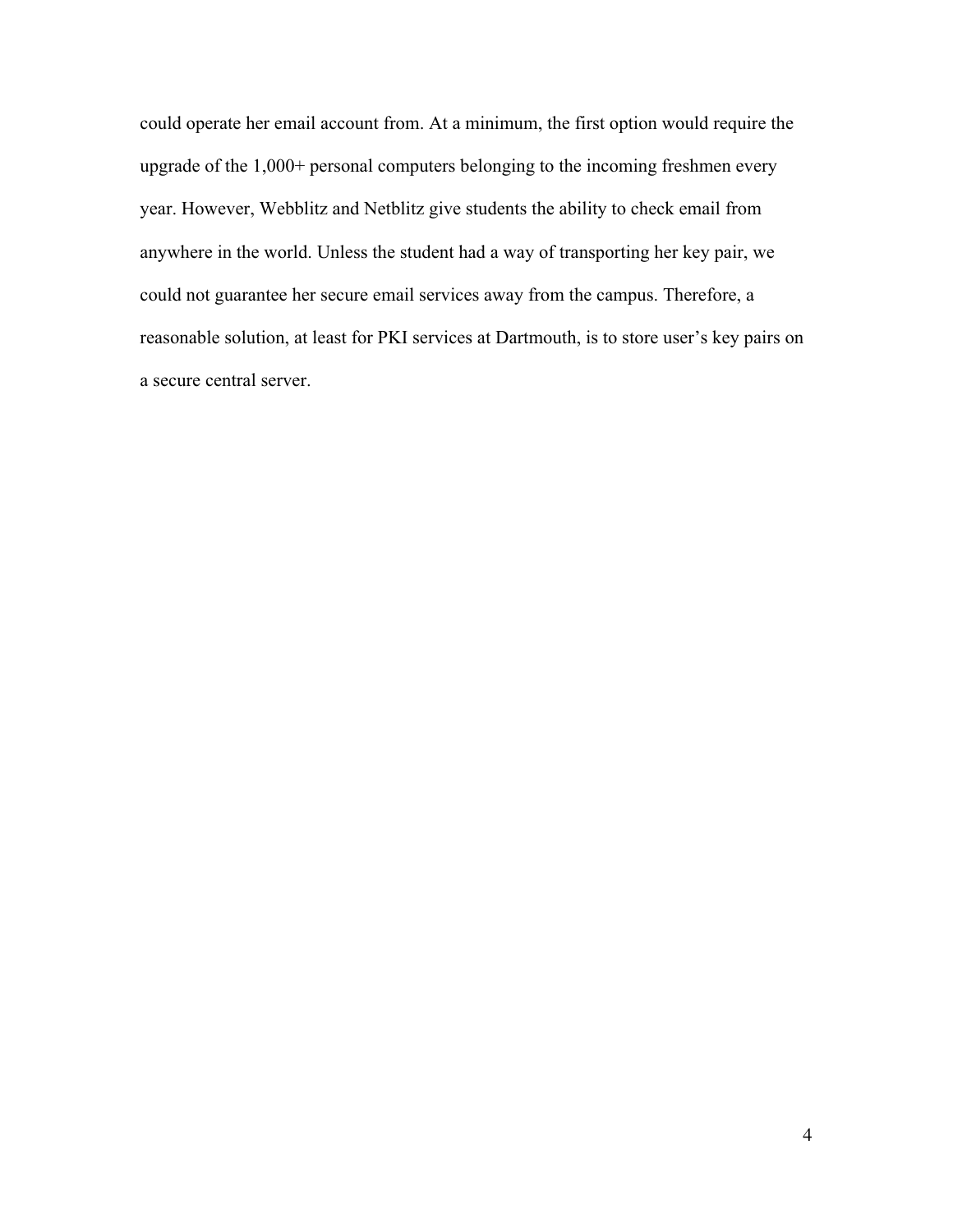# **2. Background**

Before beginning the discussion of our implementation of PKIGate, it is necessary to provide some background information. A description of the MIME and S/MIME standards, existing technologies, and definitions of terms we will be using throughout this thesis follow.

## **2.1 Standards**

#### **2.1.1 MIME**

*MIME*, or *Multipurpose Internet Mail Extensions*, is a standard for Internet messages that ensures that messages from different email systems are exchanged successfully [19]. Messages in MIME format can contain files of varying types, including types defined by users. The file type is described in a "content-type" header, which the recipient email program (or browser) uses to determine the application to use in opening the enclosure. The binary data that makes up the enclosure is transformed into ASCII text via the base64-encoding scheme.

#### **2.1.2 S/MIME**

*S/MIME*, *Secure/Multipurpose Internet Mail Extensions*, is a standard designed to add authentication and encryption services to MIME formatted email messages [14]. It is based on the X.509 certificate standard and the ASN.1 syntax. In the standard, digital signatures and key transport both depend on public key cryptography. Encryption in S/MIME is a two-stage process referred to as creating a *digital envelope*. First, a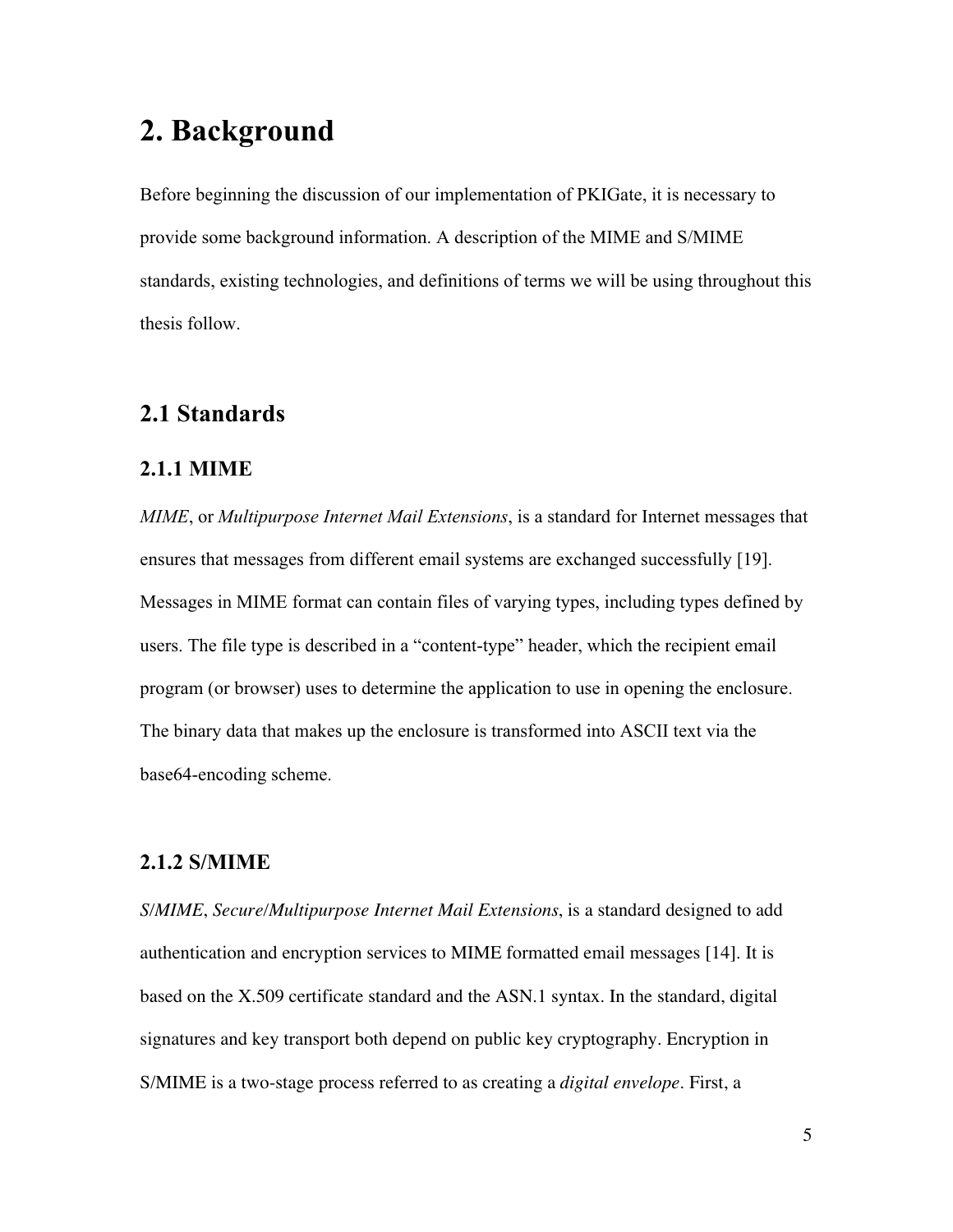symmetric cipher using the *content encryption key (CEK)* is applied to the message. Next, the CEK is encrypted using the recipient's public key. Both the message and encrypted key are sent.

#### S/MIME Encryption

- 1) Create CEK
- 2) Use CEK in symmetric cipher encryption of message
- 3) Encrypt CEK with recipient's public key
- 4) Send encrypted CEK and message

#### Figure 2.1

#### **2.2 S/MIME Gateway**

Sending an email message in a simple email system involves several steps. First, the user composes a message in his *email client*, a program installed on his computer that allows him to connect to the mail server [4]. The client sends the message to his *email server*, where the user's account information is stored. There, the message recipient's address is broken into two parts: the user and domain names (Ex: user $\omega$ domain) [5]. The sender's server forwards the message to the server where *domain* is located. The *domain* server then delivers the message to *user's* account. Later, when that user logs on to his email account, his client will issue a request to have the mail in his account sent to his computer.

A *gateway* is not an email server. Rather, as defined by the marketers of the S/MIME gateway applications we are about to discuss, it serves as a layer between the email server and the outside world that allows the email client to remain unchanged. Outgoing email is piped through the gateway, where S/MIME wrapping and cryptography are applied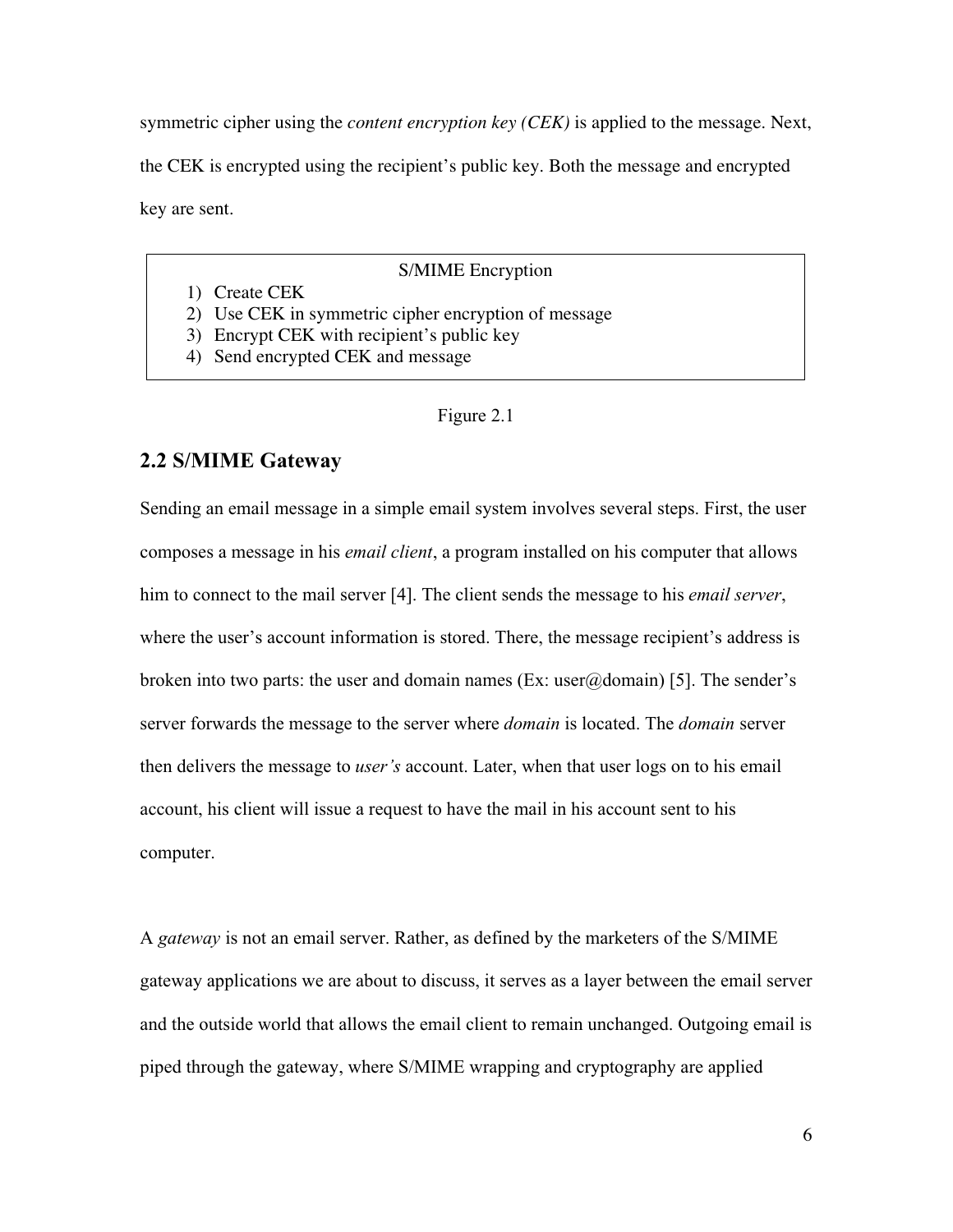before the message reaches the outside world. Incoming mail passes through the gateway where S/MIME unwrapping and decryption or validation are applied before the message reaches the mail server.



Incoming Messages

Figure 2.2: S/MIME Gateway

## **2.3 Existing S/MIME Gateway Applications**

Before creating the design for a new S/MIME gateway, we researched existing products similar to the technology we intended to develop. This allowed us to see what features were being offered, how other groups made their designs secure and understandable, and provided some initial ideas on how our own application should be constructed. Before beginning the comparison, it is essential to understand that none of the applications we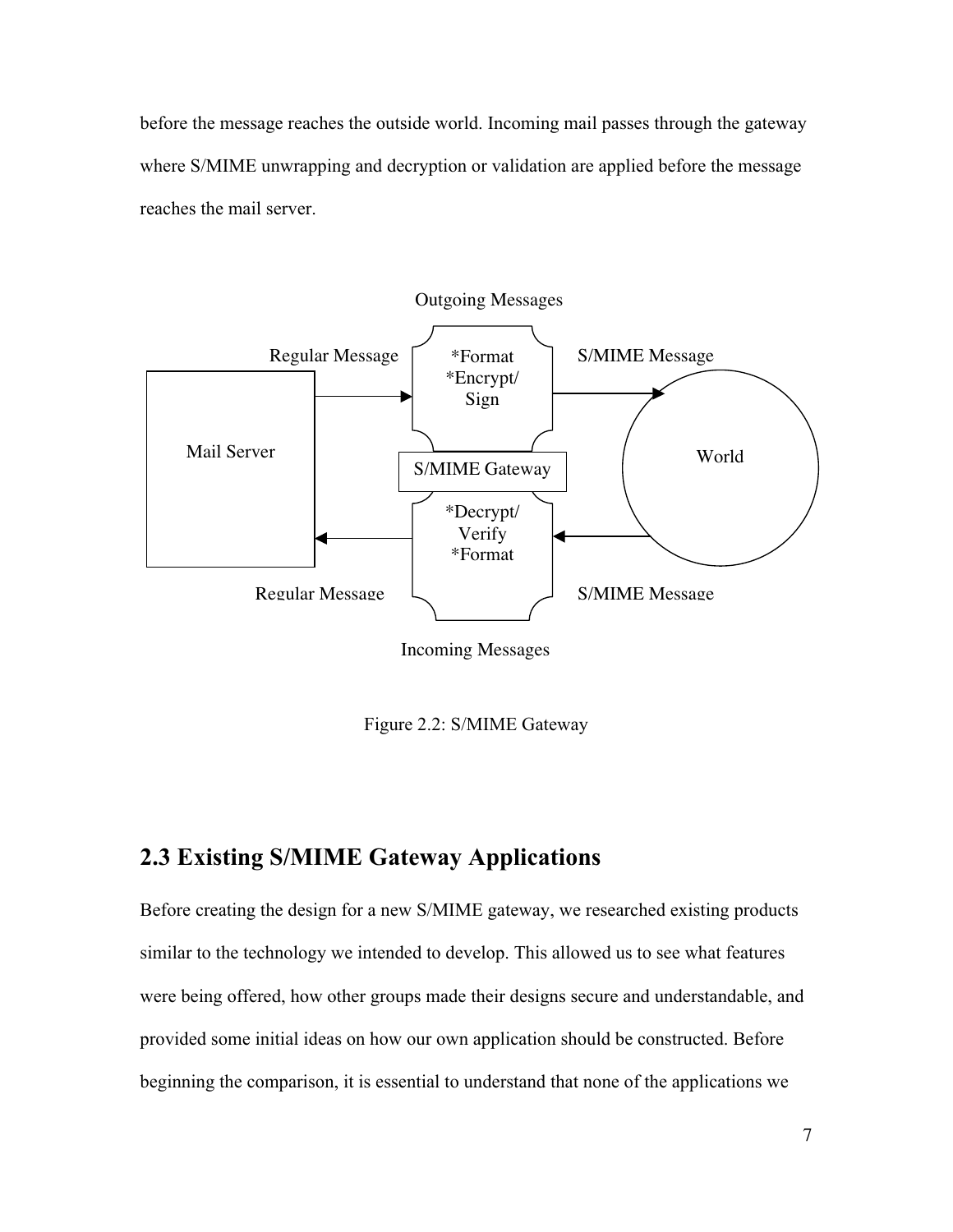discovered clearly state how a user's private key or cryptographic operations are made secure. Our PKIGate is the only one that offers a tamper-proof hardware platform to protect sensitive operations and information. The following section introduces some of the major ideas behind the design of our S/MIME gateway-style application, PKIGate, as it relates to existing products, with the actual design to follow in Section 4.

## **2.3.1 "Seamless" S/MIME Gateway Applications**

I will use the term *seamless gateway* to refer to an S/MIME application that the user does not need to know exists. The use cases of these applications are most similar to those corresponding to our secure level functionality. For example, the ZipLip *Email Gateway* and BayCorp *MailMarshal* are each responsible for all key management tasks and act irrespective of the client's S/MIME or cryptographic abilities [22, 1]. The gateway application itself decides whether an outgoing message should be signed or encrypted, and automatically decrypts and verifies incoming messages. With *S/MIME Stripper*, all outgoing emails are signed. The first time a user sends an email, *S/MIME Stripper* generates a private key and an X.509 Certificate [15].

PKIGate is different from the applications above in that it is unclear whether or not the user has any control over the application's function. In PKIGate, even a user at the secure level has the option of setting account or recipient preferences via the Security Manager (A full discussion of this follows in Section 5).

8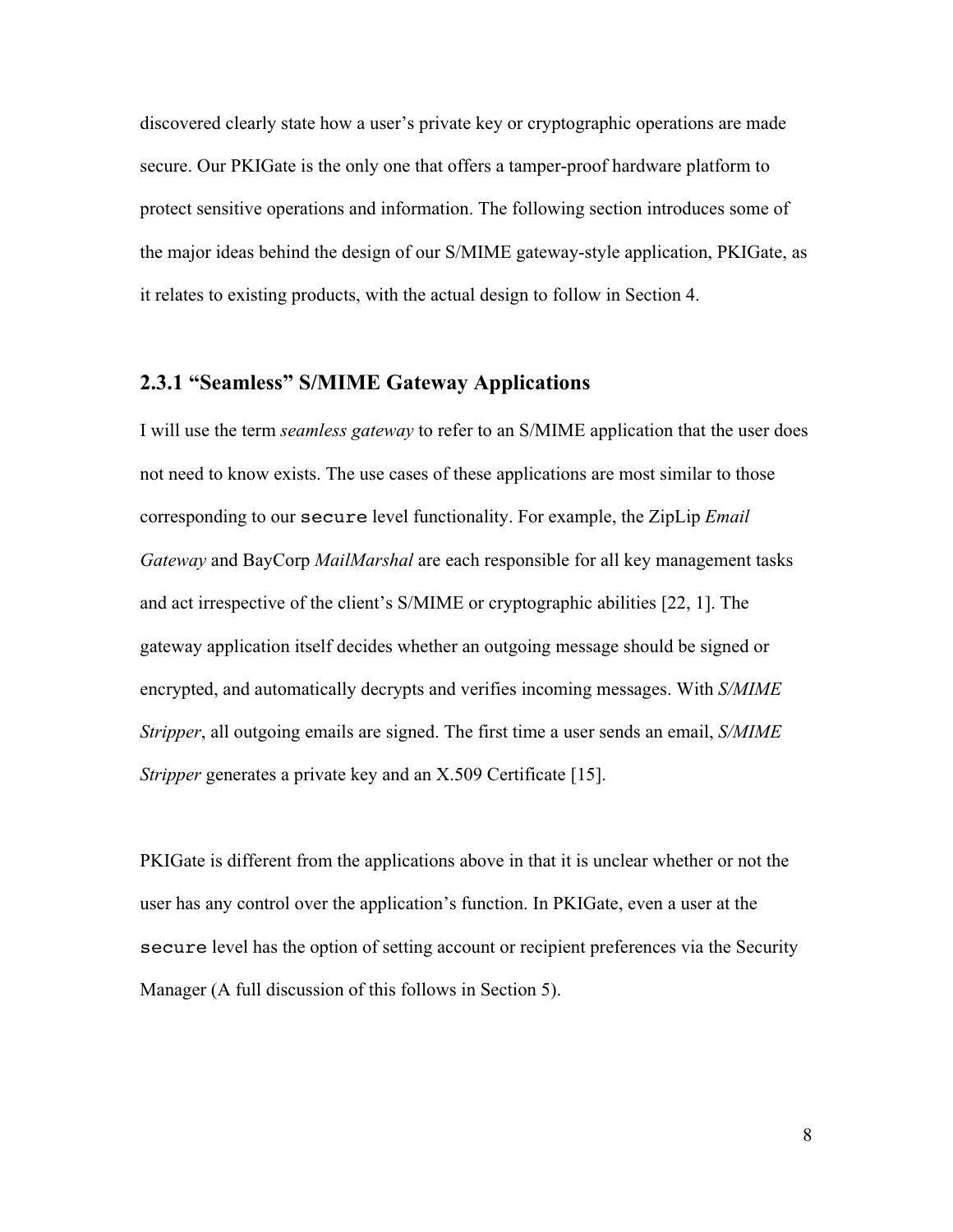#### **2.3.2 User controlled S/MIME Gateways**

*User controlled* refers to the ability of the user to affect the way in which the gateway operates. The IAIK *S/MIME Mapper* is an example and signs and encrypts email messages based on user-specified preferences that the user has defined [20]. For decryption, the email client requests messages from the mail-server, at which point *S/MIME Mapper* connects to the server, receives the messages, decrypts those that were encrypted, and verifies signatures. The application generates and attaches a message containing information about authentication or encryption schemes and the validity of the signature, if there was one to verify, before the message is transferred to the email client.

Much like what is described for *S/MIME Mapper*, a user at the secure level of PKIGate can set preferences for the entire account. We add information messages to secure level user's messages and display them for paranoid level users in the Security Manager window, a secure client connected to the application.

#### **2.3.3 Mixed-mode S/MIME Gateways**

Applications that fall into this category are closest to our design for PKIGate because they allow the user to select the level of security at which he/she wishes to operate his/her account with the gateway. The CryptoEx *Selflearning Gateway for Email Security* supports both normal users and "end-to-end encryption for special users" via scripting [2]. Emails can be processed according to any set of rules that can be expressed in a script language, such as those based on the message sender. Key pairs are generated on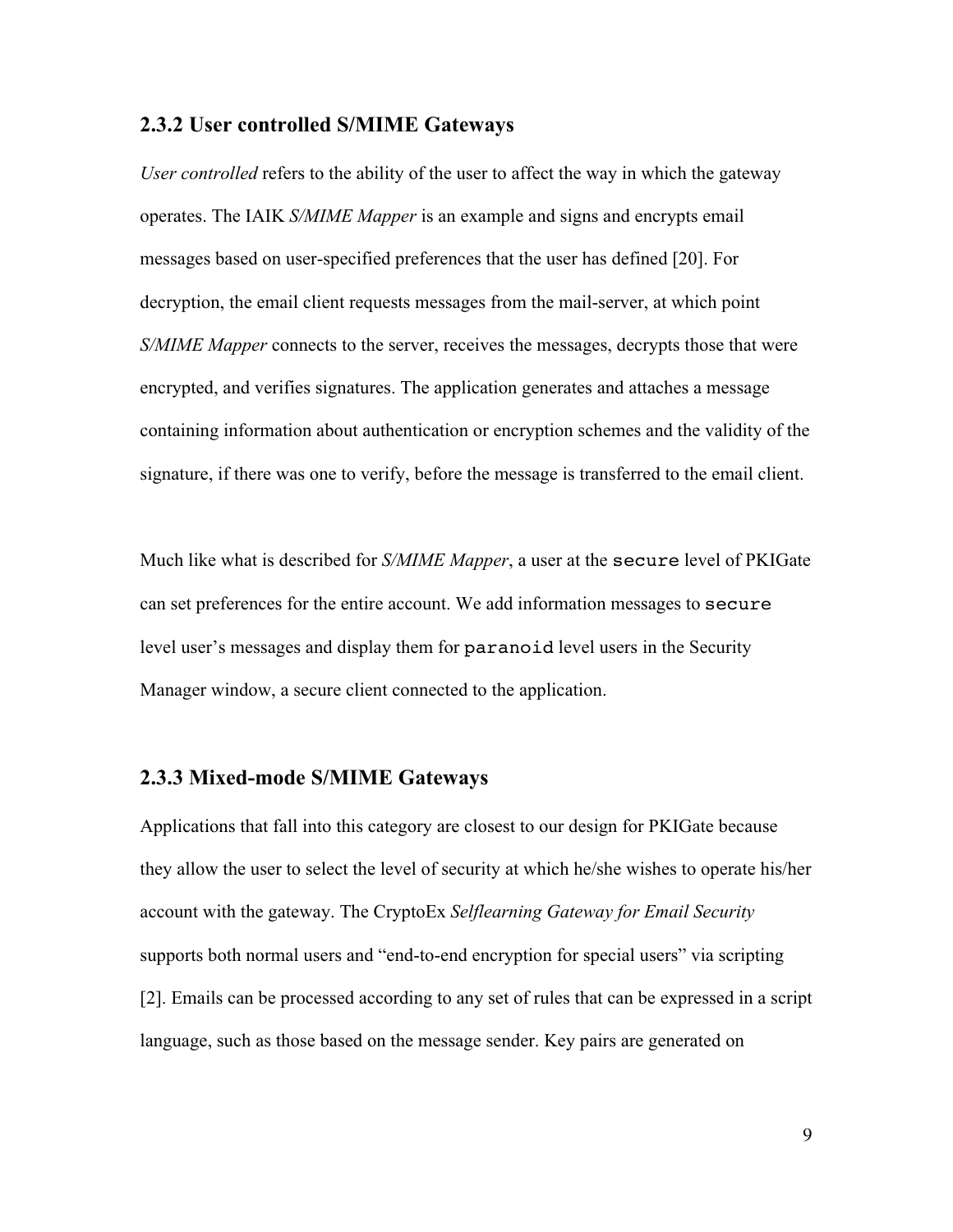demand, rather than being created in advance by an administrator and manually maintained.

PKIGate will have three levels of security, to be explained later, that allow the application to determine what, if anything, should be done to incoming and outgoing messages. Instead of scripting, however, the user will be allowed to set a series of preferences. Current plans for PKIGate do not call for the automatic generation of certificates or key pairs, and instead assume they will come from outside the application or be managed by someone in an administrative role.

## **2.4 Secure Coprocessors**

A secure coprocessor is a tamper-proof, sealed device with a processor, memory storage, and, (in some cases) fast cryptography support [21]. It is trusted to protect the information stored on it and its computations from a set of physical attacks by an adversary. Any attempt at penetration will result in the erasure of all critical memory. A secure coprocessor serves as the trusted server for PKIGate by providing an area in the system on which to perform sensitive cryptographic operations. For a more in depth explanation of using a secure coprocessor in a practical security solution, see Smith and Weingart's "Using a High-Performance, Programmable Secure Coprocessor" [17].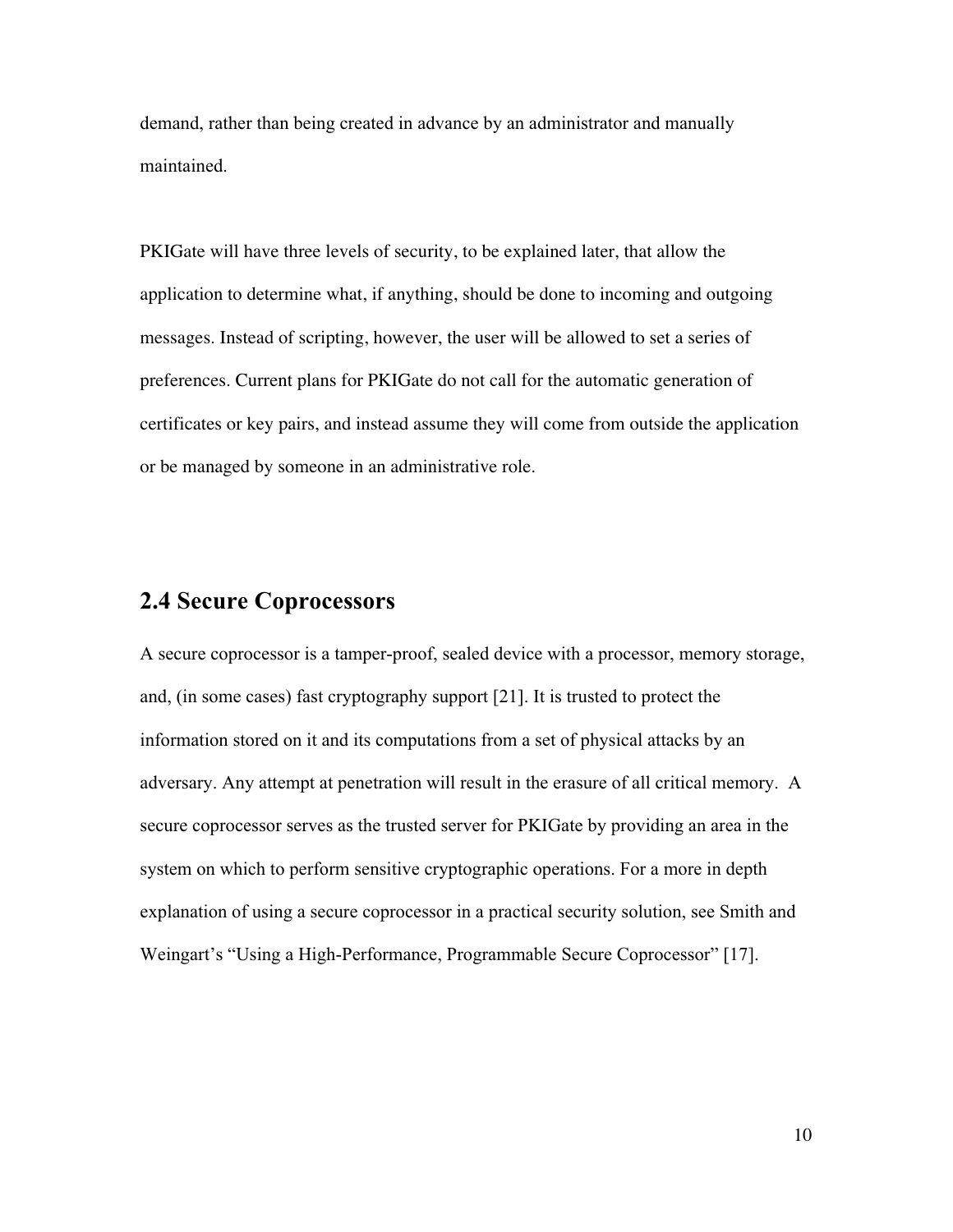## **3. Software and Hardware Selection**

When developing any new application, it is essential that the developer research tools, libraries, or other existing ideas that can aid in development. Given the timeline for this project, the growth of S/MIME as an internet standard, and the availability of outside resources, it seemed prudent to spend time investigating the available resources and selecting from amongst them to use in the implementation of PKIGate rather than coding all components from scratch. For fulfilling the requirements of the S/MIME standard, open source options existed in the form of the pre-written utility, OpenSSL S/MIME, or as a set of libraries from DigitalNet that provided all the necessary functionality [13, 6]. For MIME formatting, a number of open source options existed. We chose to explore two: Mpack, a Linux utility, and the S/MIME Freeware MIME library [12, 6]. The design called for a secure platform on which all cryptographic operations could be performed. For that, we chose the IBM 4758 secure coprocessor, used in many other PKI Lab projects. We now discuss the details of these implementation options and their differences and provide the reasons for the selections we eventually made.

# **3.1 Choosing an S/MIME Implementation: OpenSSL vs. SFL 3.1.1 The OpenSSL S/MIME Utility**

OpenSSL is a software package often associated with creating secure socket layers [13]. However, it also contains a utility for handling S/MIME email processing. The S/MIME utility operates via the command line and offers encryption, decryption, signing, and verification of messages. Certificates, which the S/MIME utility uses in performing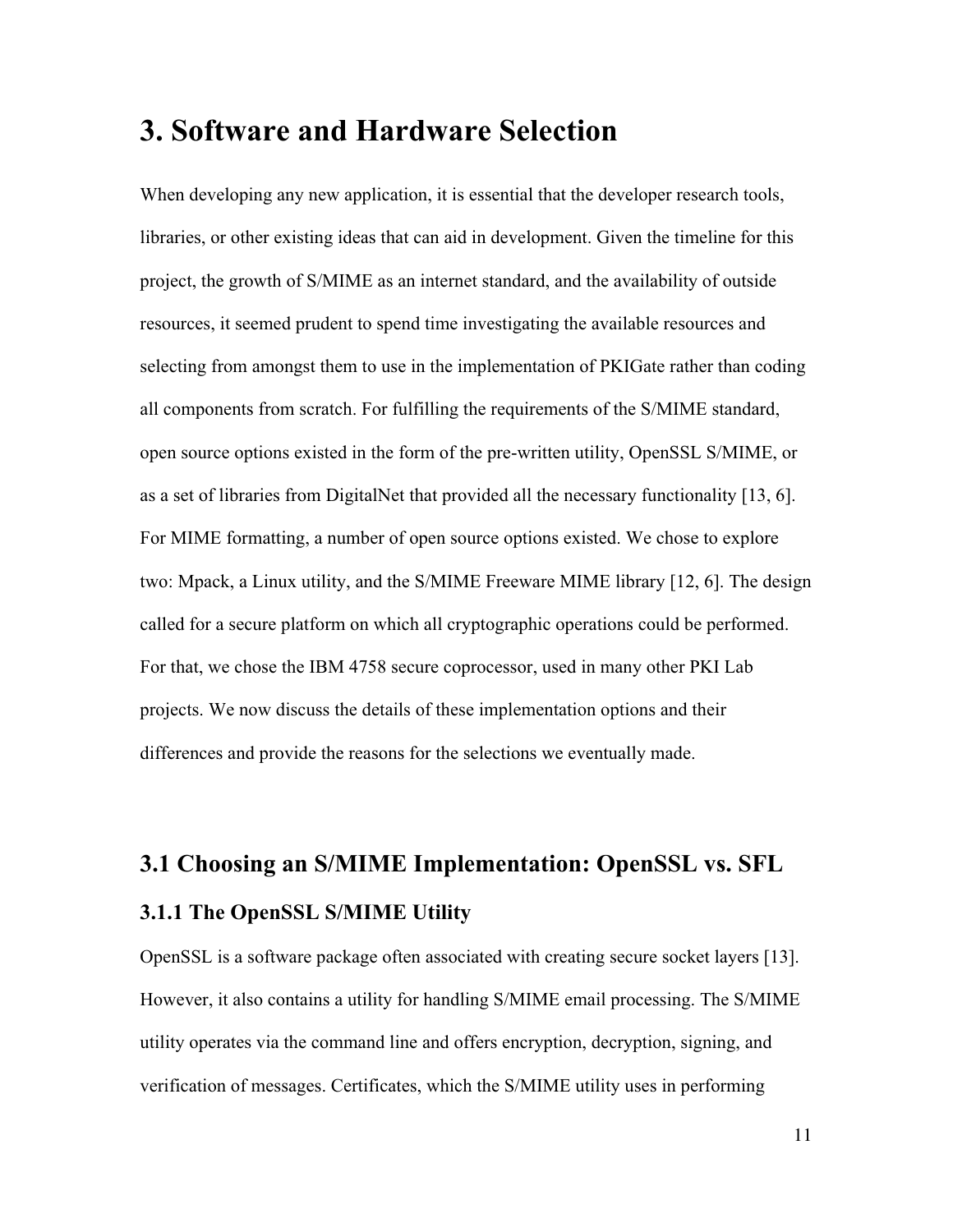cryptographic operations, are sent to the application as another input parameter. The utility supports DES, TDES, RC2-40, RC2-64, and RC2-128 (where the number in each of the RC2 algorithm names refers to the key length) algorithms, through its cryptographic library, crypto.

#### **3.1.2 The S/MIME Freeware Library**

The DigitalNet Government Solutions (formerly Getronics) S/MIME Freeware Library (SFL) is a set of libraries that, when used in conjunction, provide cryptographic message syntax (CMS) wrapping and can interface with any type of underlying cryptography [6,7]. When used in combination with other DigitalNet libraries, all necessary services for creating an S/MIME application are provided: the DigitalNet Enhanced SNACC library provides ASN.1 encoding and decoding and the Certificate Management Library provides X.509 Certificate Processing. (See Figure 3.1 for the overall architecture).

Cryptographic functionality is provided by loading "instances" of crypto-tokens, in the form of dynamically linked libraries, which can be thought of as sessions with the selected Cryptographic Token Interface Library (CTIL) [8]. A user is allowed multiple active crypto-tokens from which the application selects the instance that provides the appropriate functionality for decrypting or verifying incoming messages. The user (or application) may also set a preference for which underlying crypto-token he/she would like to use in outgoing message operations.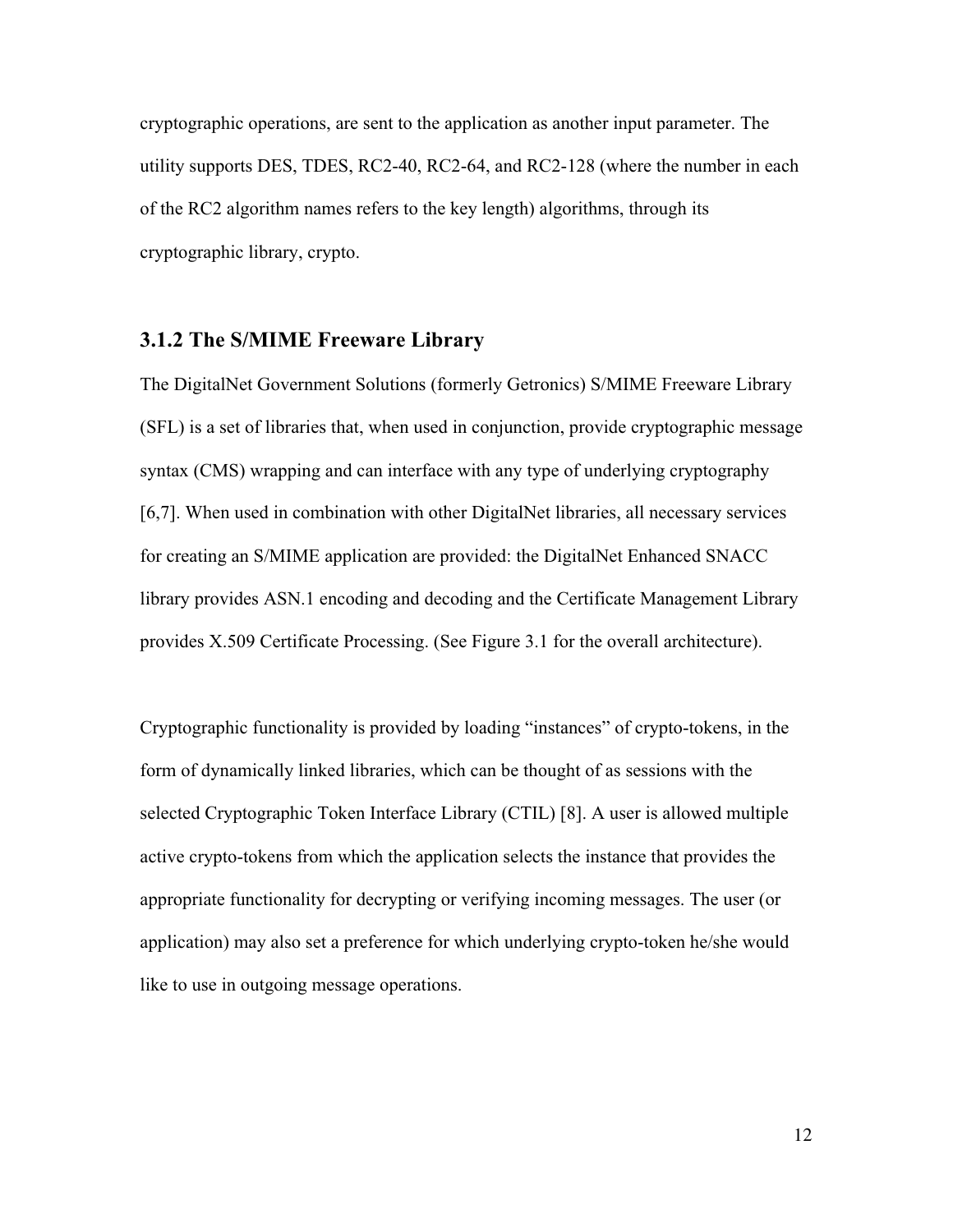

Figure 1. S/MIME Freeware Library Architecture (Note: only those pieces from the library essential to our implementation are shown)

#### **3.1.3 Selection of SFL**

There were two main factors in the decision to use the S/MIME Freeware Library (SFL) rather than the OpenSSL S/MIME utility. OpenSSL offered an entire S/MIME application, which in other cases may have proved the ideal solution. However, OpenSSL's S/MIME processing is dependent upon its crypto library. In order to use our own underlying cryptographic system, the actual classes and code responsible for processing S/MIME message would have to be separated from the rest of the code base, and calls to their library replaced with calls to ours. Here, SFL's modular design was a major advantage. SFL operates independently of the underlying cryptography. The only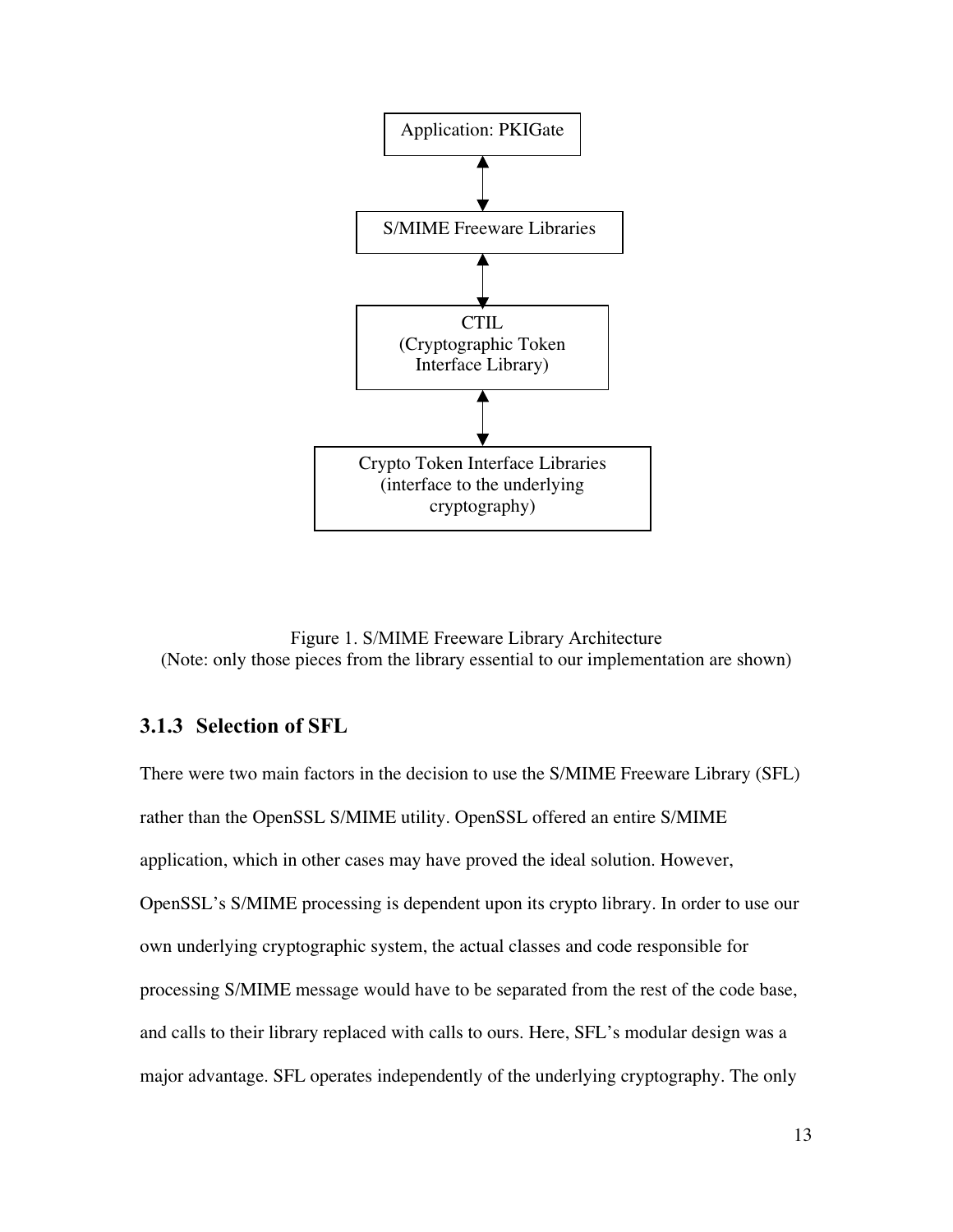necessary change to the library would be the implementation of a Cryptographic Token Interface to communicate with our underlying cryptographic operations.

Additionally, OpenSSL is more than just a tool for processing and creating S/MIME messages. It provides many other services that are not required for the application, and, given the restrictions placed on the application size by the limited memory space of the 4758, it would have been necessary to remove all unnecessary functionality from OpenSSL. With SFL, the library provides only the functionality we need, with the option of plugging in extras, such as Access Control.

## **3.2 MIME Formatting: Mpack vs. SFL MIME**

#### **3.2.1 Mpack**

Mpack is a Linux utility operated via the command line [12]. The user inputs a set of parameters, including the recipient or newsgroup, and the file to be encoded. That file is encoded in one or more MIME messages, which are then mailed to recipients, posted to a newsgroup, or written to an output file.

#### **3.2.2 The SFL MIME Library**

The SFL MIME library is a set of open source classes included as part of the test code of the S/MIME Freeware Library [6]. Creating a MIME message consists of instantiating a MIME object, filling in data using either the constructors or set methods, and then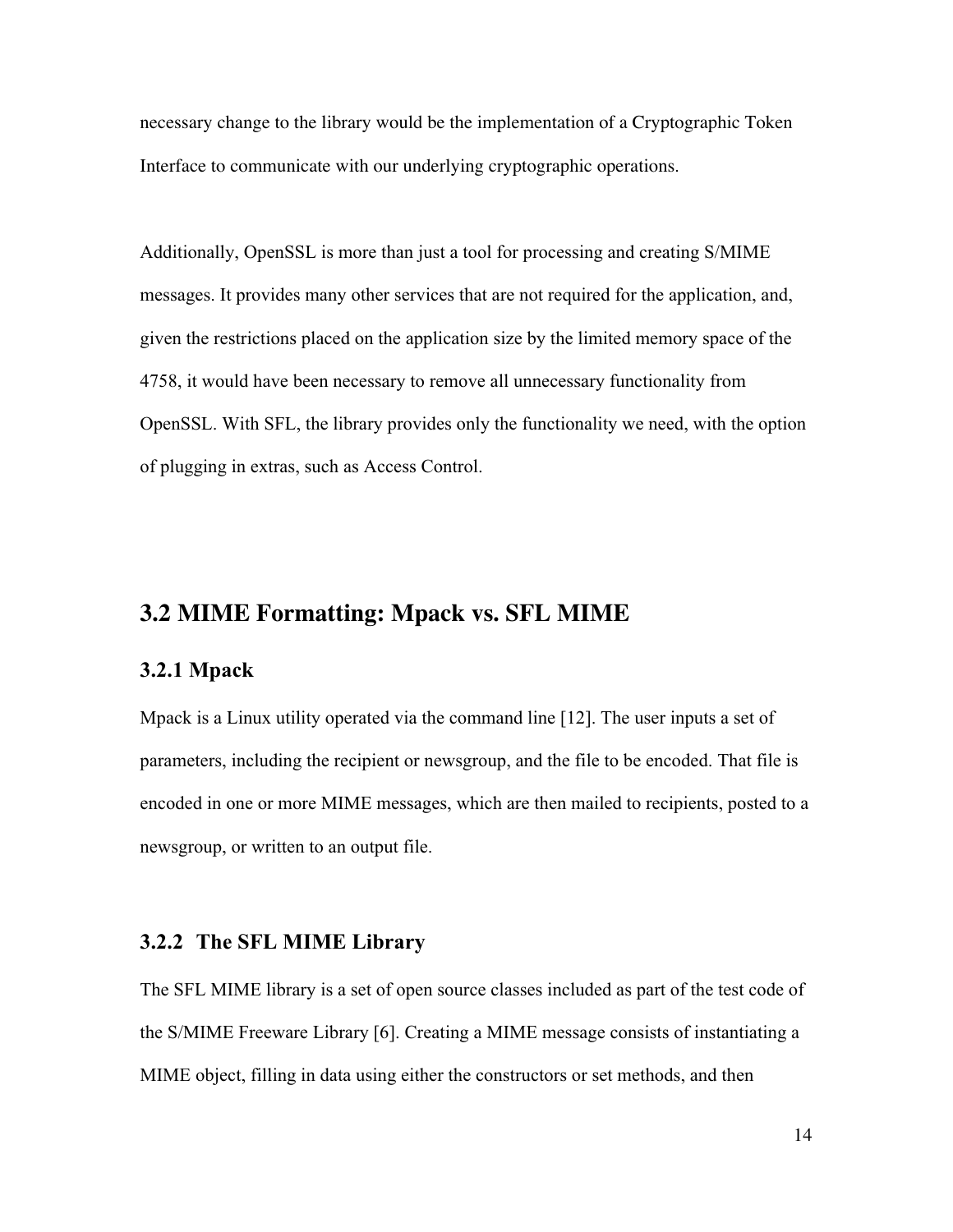allowing the SFL MIME library functions to determine content type and produce the message's MIME headers. Once a message object is created, it can be sent to a data stream and written to a file or to the screen.

#### **3.2.3 Selection of SFL MIME**

The first cause for choosing SFL MIME over Mpack for our implementation is similar to the first reason that made us choose the SFL over OpenSSL. Mpack, like OpenSSL S/MIME, includes a set of functions not needed by the application we desire to produce; it would have been necessary to tease out only the pieces of the application we actually needed. Additionally, SFL MIME is featured in the test cases for the SFL, not only proving the two can interact, but also providing examples of how to properly use the libraries.

#### **3.3 Hardware: The Secure Coprocessor**

Using the IBM 4758 secure coprocessor was a nearly obvious choice. It provides us with a secure place to perform all the necessary cryptographic operations, one of the goals described for our application in Section 1. The 4758 was successfully tested and loaded with a Linux kernel, it is possible to run a C++ application inside the card, and it provides fast hardware support for cryptographic operations [10]. Communication is easily performed over socket connections between the host and card applications. However, the 4758 imposed one major restriction, which spawned difficulties to be discussed later.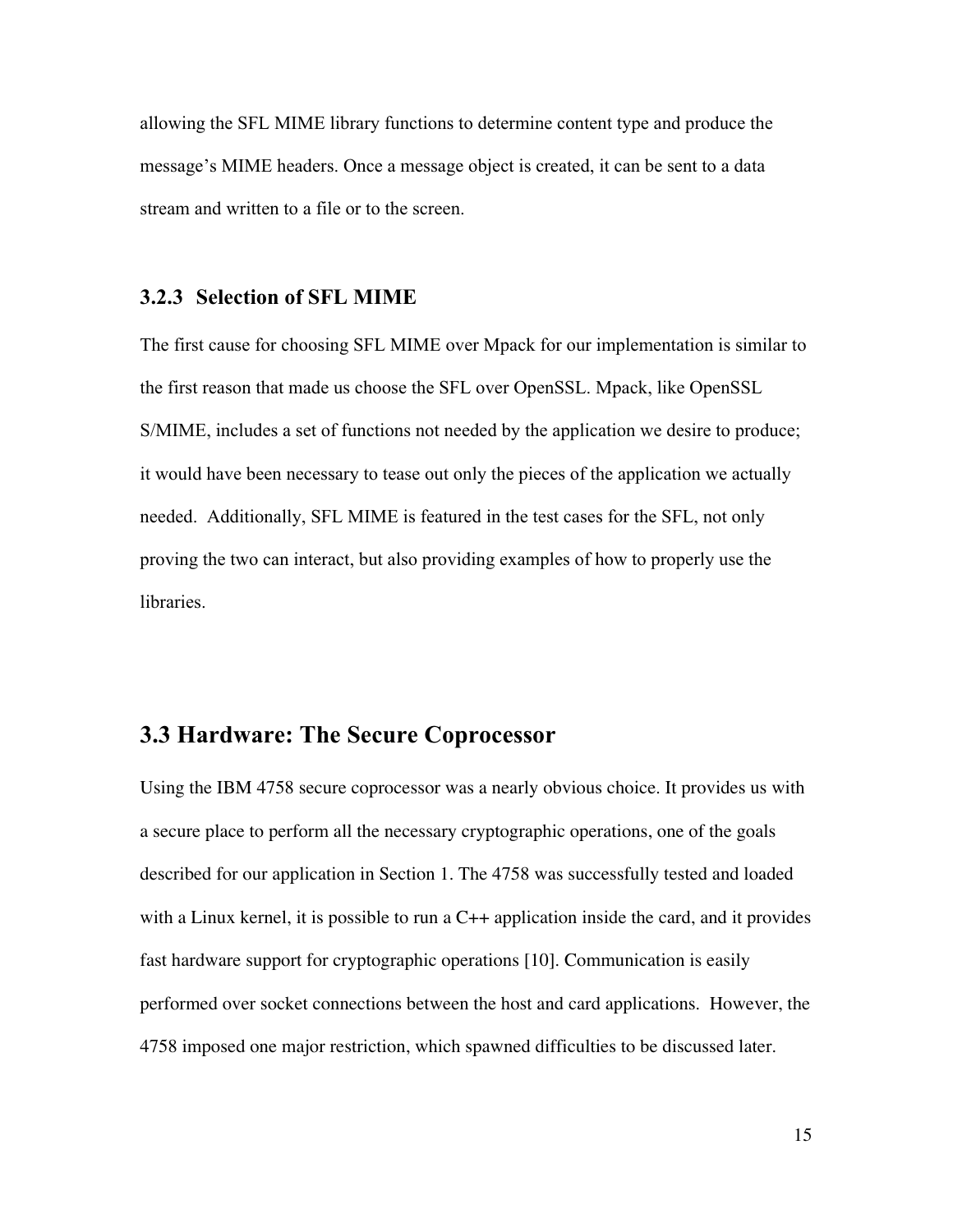Namely, there is an upper limit on the size of the application that can reside on the card of about 1.8M.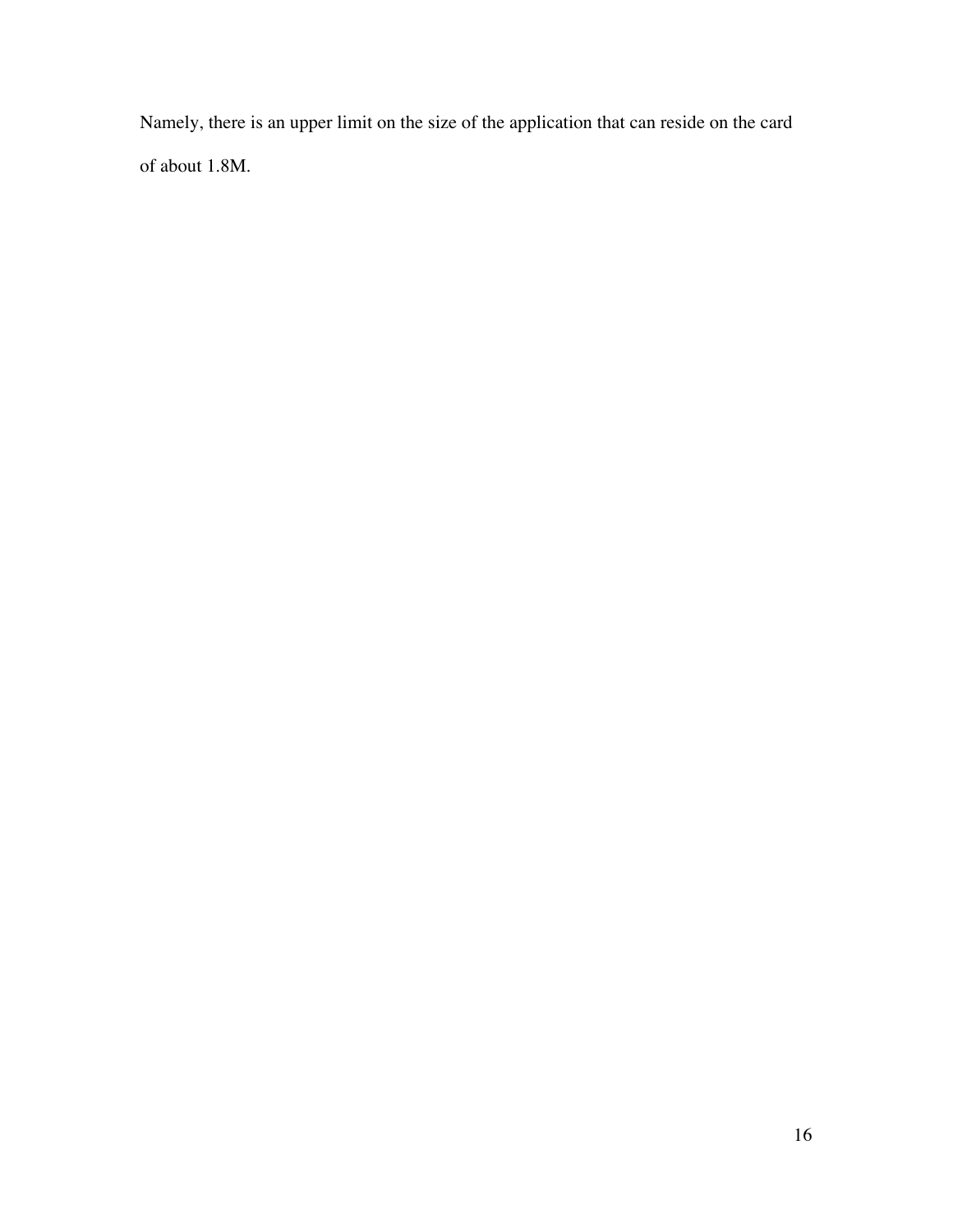# **4. Design**

The design of PKIGate and its place in an overall email system that follows is one of the many possibilities that may have worked given the goals of our project. The design attempts to minimize time and effort costs to users who do not wish to use the new S/MIME functionality, while still providing those with the desire for privacy the means to have it. The section begins with a hi-level description of all the components in the system and follows with design detail for each, where communication between the various parts is explained.

## **4.1 Components Overview**

PKIGate is designed as an add-on to an existing email system and requires that an email server and client already be in place. Instead of being located between the mail server and the outside world like the gateway described in Section 2.2, PKIGate is designed to work in direct conjunction with the mail server. This helps to eliminate some of the time costs to users who do not wish to utilize the system in some cases or at all. Because of this, the normal email server must be reconfigured to communicate over a secure connection with PKIGate in addition to its connection to the outside world. It is also important to note that the application is not designed for use by individual users, but is instead intended for use as part of an institutional mail system with a central mail server and an administrator in charge of account management.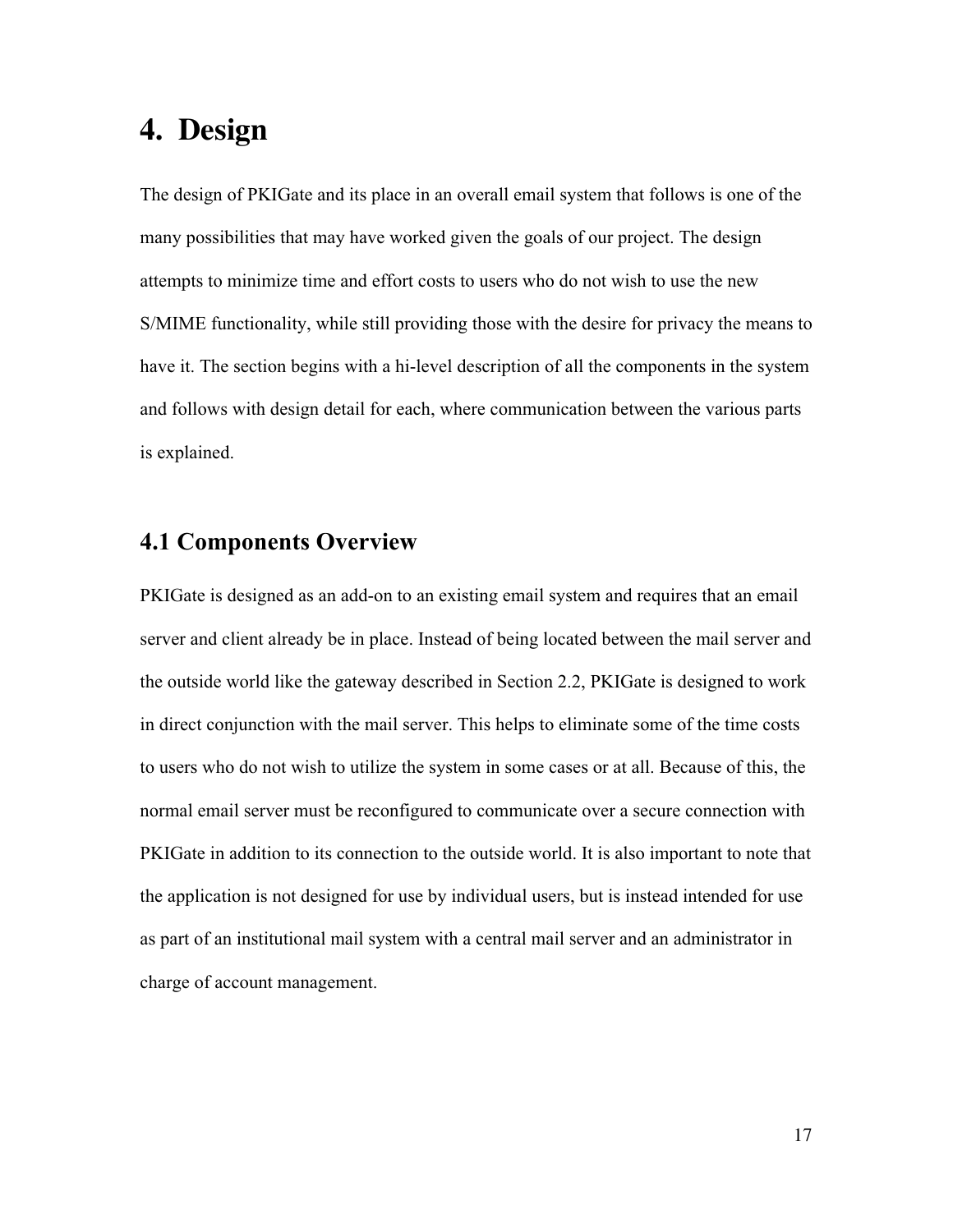

Figure 4.1: High-level design of the PKIGate System. Dashed lines represent applications and connections for which we cannot guarantee security.

PKIGate adds three additional components to the existing system: the PKIGate application, Crypto Server, and the Security Manager Window client. PKIGate is the manager of the S/MIME system: it handles requests from the mail server and Security Manager Window for all accounts. The Security Manager Window is a direct secure connection to PKIGate. It allows a user to interact with his/her gateway account, set preferences, update his/her address book, and, in the case of paranoid level users, the Security Manager Window provides a direct connection to trusted hardware through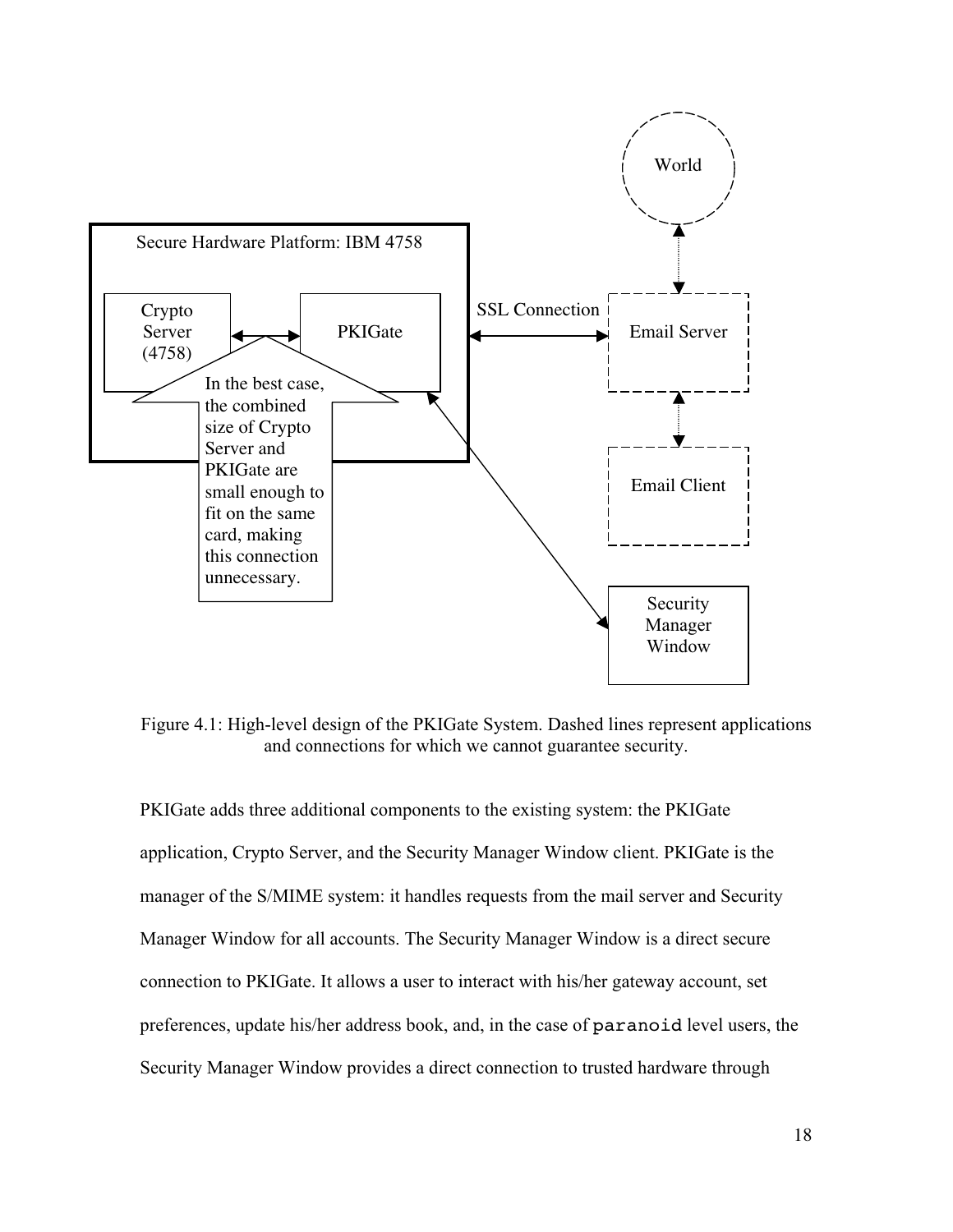which to securely send and view sensitive messages. Crypto Server accesses the 4758 secure coprocessor's built-in cryptography hardware support.

## **4.2 PKIGate**

PKIGate performs the actual functionality to meet the S/MIME standard. The Getronics S/MIME Freeware Library provides S/MIME functionality for the gateway, with cryptographic operations currently offloaded to Crypto Server, and MIME formatting supplied through the SFL MIME Library. Additionally, PKIGate manages all system user accounts. Each user account is kept in an Account object, identified by a unique identification (UID) number based on some account setting in the original email system. Eventually, we hope to move PKIGate and the cryptographic functionality onto the same secure hardware device. (For more on this, see Section 6.1.1). For now, the connection between PKIGate and the Crypto Server will be private.

#### **4.2.1 Desired Hardware**

In the interest of keeping all text and key pairs secure, our design calls for PKIGate to reside on the 4758 secure coprocessor. Outside applications would communicate with the application through either a private or SSL connection. (Information on difficulties with the implementation follows in section 6.1.1).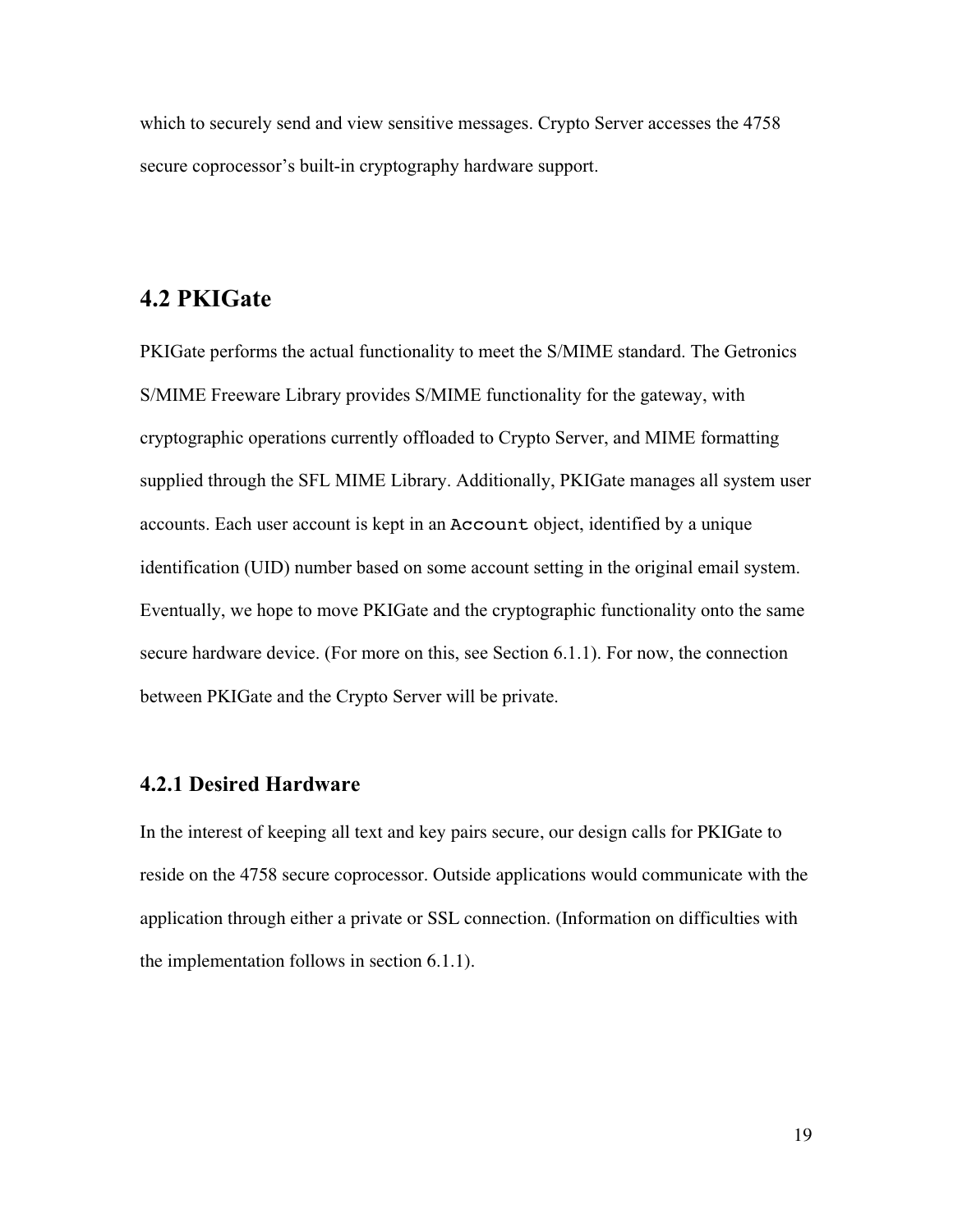#### **4.2.2. Account**

An Account Object holds all information pertaining to a user. In an unset account, all preferences are set to the defaults (minimum security) and the user's address book is initially empty. Upon login, the user is able to set a SecurityLevel (secure or paranoid), preferences for his/her account, and his/her address book. (For more information on how these preferences affect the application, see the use cases scenarios in Section 5). An Account keeps a list of key pairs and a pointer to the preferred (or default) key pair. The first time during a session a user sends or receives a message, PKIGate checks for an Account object for that user. If there is one, it examines the user's preferences to see if any action needs to be taken, and then calls the proper operation using the selected key pair. Otherwise, the message is left unaltered and the system sets a variable stating this user does not have an account, making any future calls to PKIGate during the session unnecessary, and reducing the time costs to user's without accounts.

#### **Account**

Preferences SecurityLevel AddressBook KeyPairList PreferredKeyPair ClientSession SecurityManagerWindow

Figure 4.2: The Account Class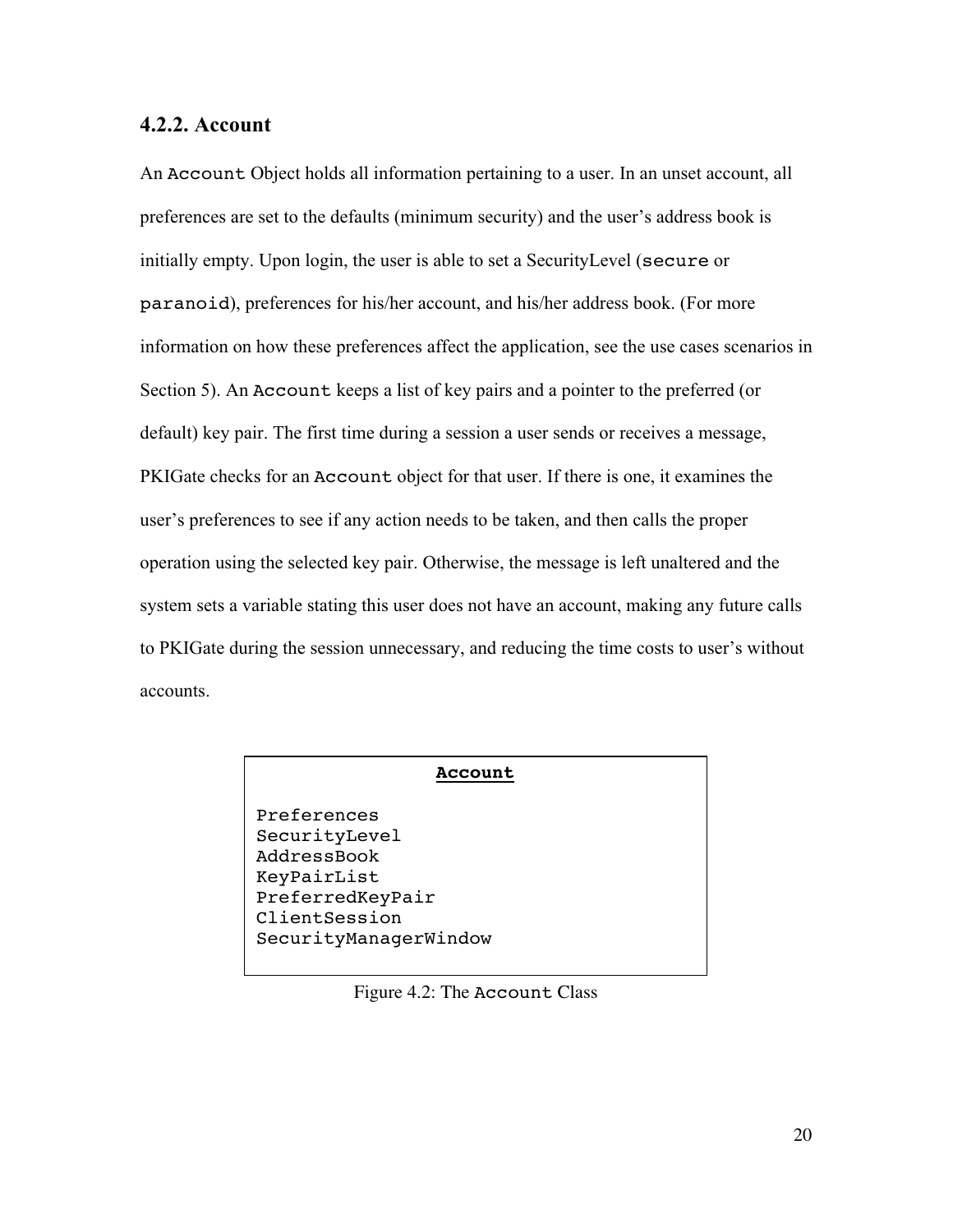#### **4.2.3 ClientSession**

ClientSession represents the user's normal email client account upon login. When a user logs in, the list of Account objects is checked by UID. If there is an Account, the session is marked to check messages with PKIGate. If a user never logs into the Security Manager, then his/her messages will not enter PKIGate.

## **4.3 Crypto Server**

Crypto Server resides on the 4758 secure coprocessor. It accepts XDR encoded requests from PKIGate containing an operation identifier and all necessary input for the requested operation. (More on these requests follow). Following the ideas in Sean Smith's paper "Outbound Authentication for Programmable Secure Coprocessors," the user's private key is encrypted with the 4758's public key [16]. Therefore, the secure Crypto Server is the only place where the user's private key exists unencrypted.

### **4.4 Connection Between PKIGate and Crypto Server**

PKIGate and the Crypto Server communicate through encoded request objects over a private connection (unless their final combined size is such that both applications can be placed on one secure coprocessor, see Section 6.1.1).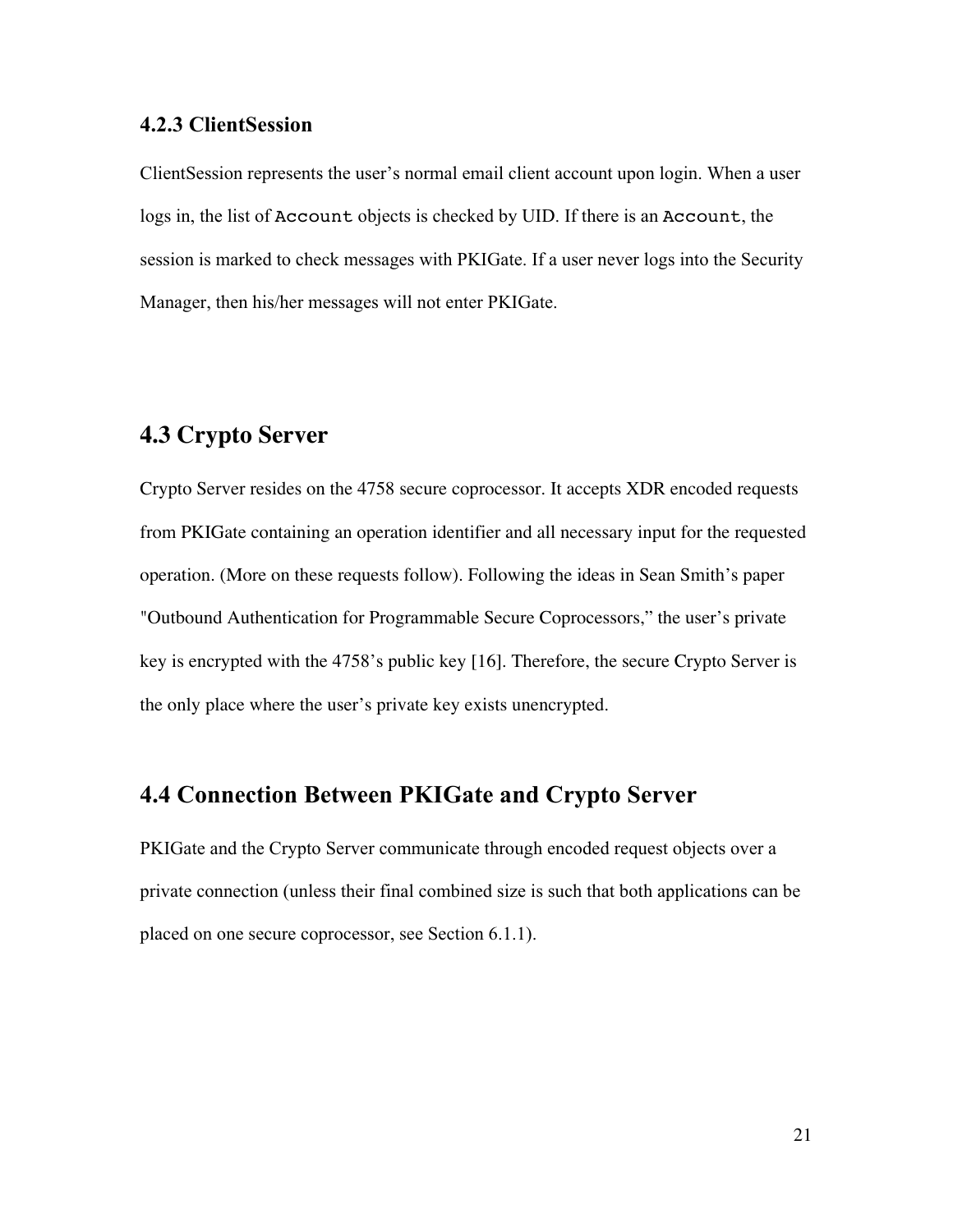

Figure 4.3: Communication between PKIGate and Crypto Server

Our Libsmcard library implements the Crypto Token Library interface of the SFL and utilizes the ASN.1 encoding and functionality provided. We added a method, cardConnect, to send requests to the Crypto Server and receive and parse responses, and created two C structures for transferring information between components, crypt request and crypt response. Each of the SFL interface cryptographic functions creates a crypt request object (see figure 4.4) specifying the operation and information and input buffers and passes this to cardConnect.

| crypt request |
|---------------|
|---------------|

ENUM operation Info1 Info2 Info3 Info4 Input

Figure 4.4: The crypt request object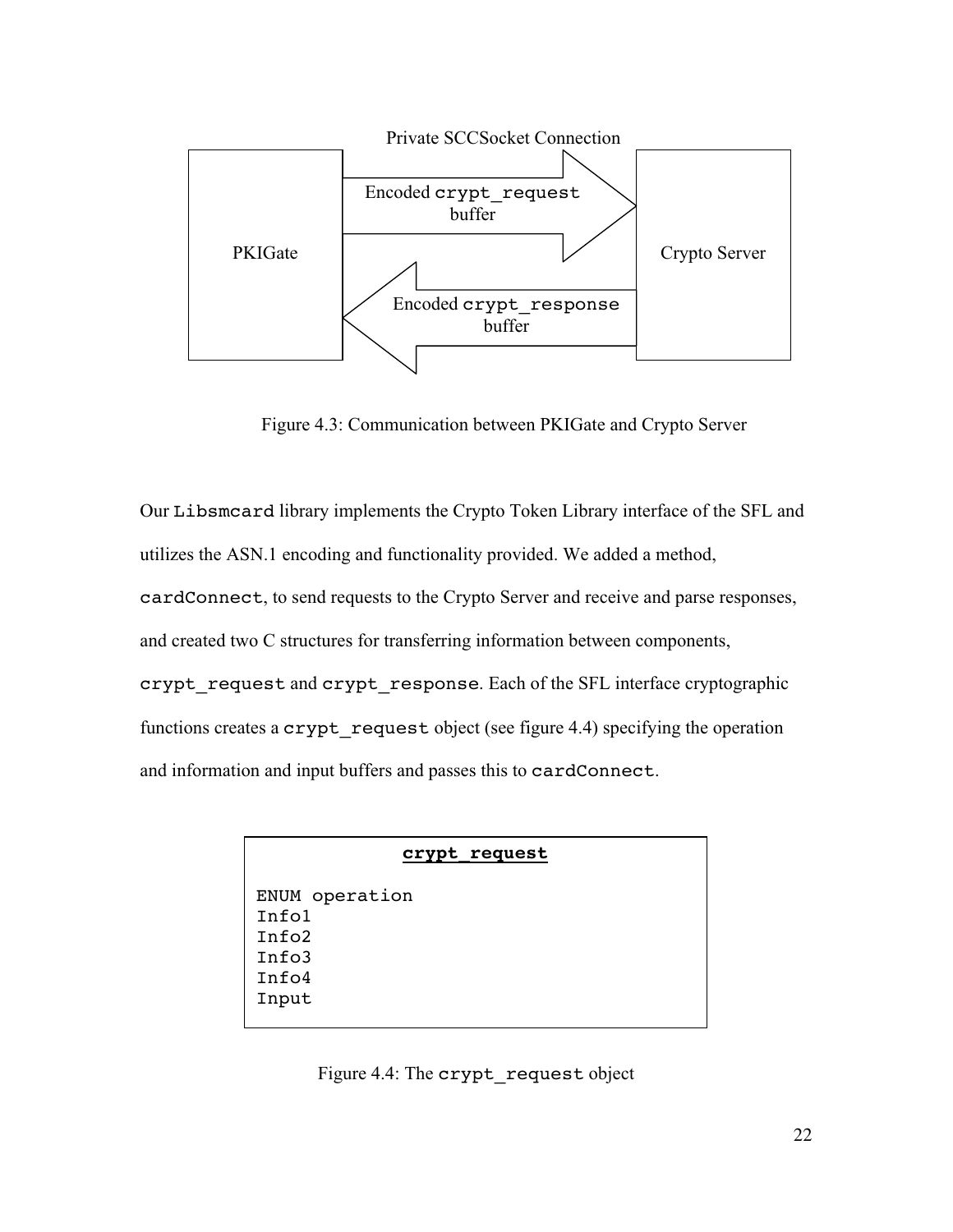The cardConnect function accepts a crypt request object and an unallocated output buffer. The request is XDR encoded, and sent over a private socket to Crypto Server, where it is parsed. Crypto Server makes the appropriate function call and returns a crypt response object containing the length of the output buffer and the buffer itself.

**crypt\_response**

Length Output

Figure 4.5: The crypt\_response object

## **4.5 Security Manager Window**

The Security Manager window communicates directly with PKIGate via an SSL connection. For users at the secure level, the Security Manager window is used only for login and altering account preferences. However, for paranoid level users who are opening or sending encrypted messages, the Security Manager serves as a second secure email client. The Security Manager Window will offer a set of options to the paranoid level user, including setting and altering his/her account preferences. Specifically, it will provide options for creating encrypted or signed and encrypted messages and also for viewing received encrypted messages. (For more details on each of the operations, see Section 5, Use Cases).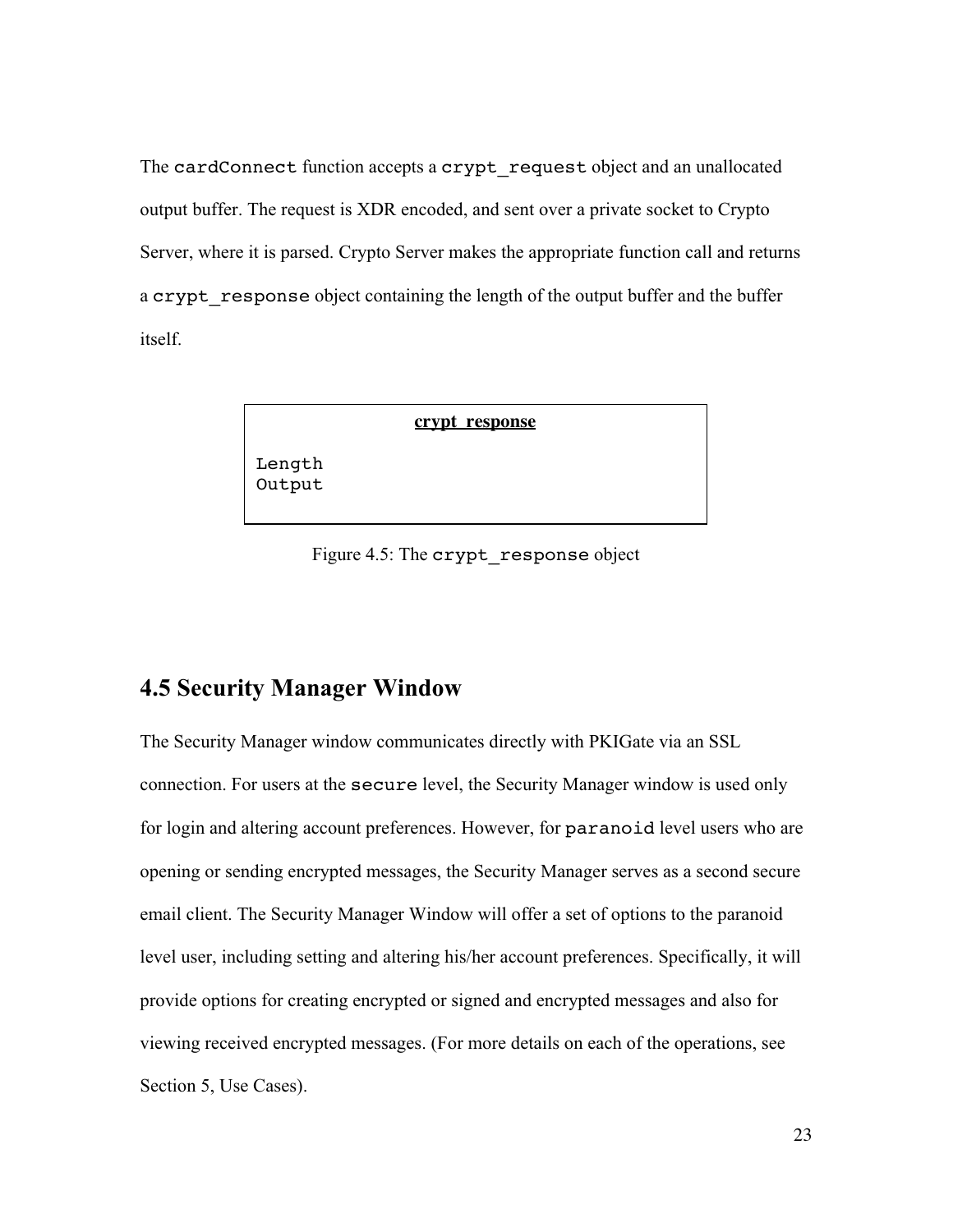

Figure 4.6: Possible layout for the Security Manager Window, Paranoid Level User View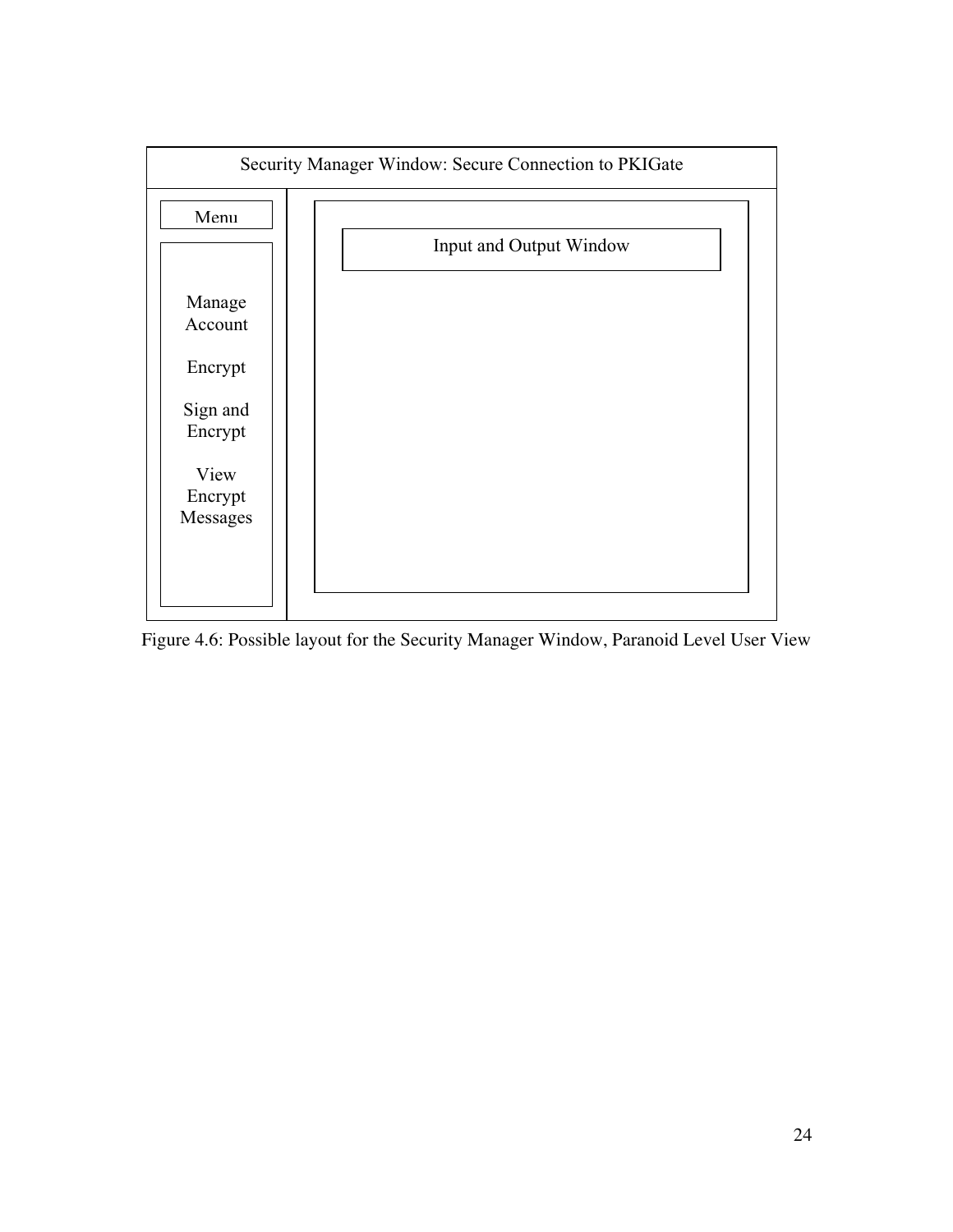# **5. Use Cases**

The following use case scenarios are the result of conversations between members of the PKI Lab and brief user studies I organized and conducted with undergraduates at Dartmouth. They do not represent the only possible implementation of PKIGate, but simply one of the many that matched the design and restrictions of the system as described in the previous section. In this set of use cases, users are organized into three levels of security, insecure, secure, and paranoid, descriptions of which follow. The different user levels allow minimal to maximum user interaction with PKIGate via the secure client, the Security Manager Window.

We now discuss these use cases as they relate to the different user security levels of PKIGate.

## **5.1 Launch and Login**

Login is necessary for users at either the secure or paranoid levels. Brainstorming sessions I led earlier this term with a user group led to two suggestions for convenient ways to launch the two-window secure email system. In each of the below cases, the user would set his security level as part of account preferences during his first login to the Security Manager window, and have the option of changing it at any later point in time. The first two cases below refer to logins for web-based email clients, while the third refers to the launch of a desktop client.

25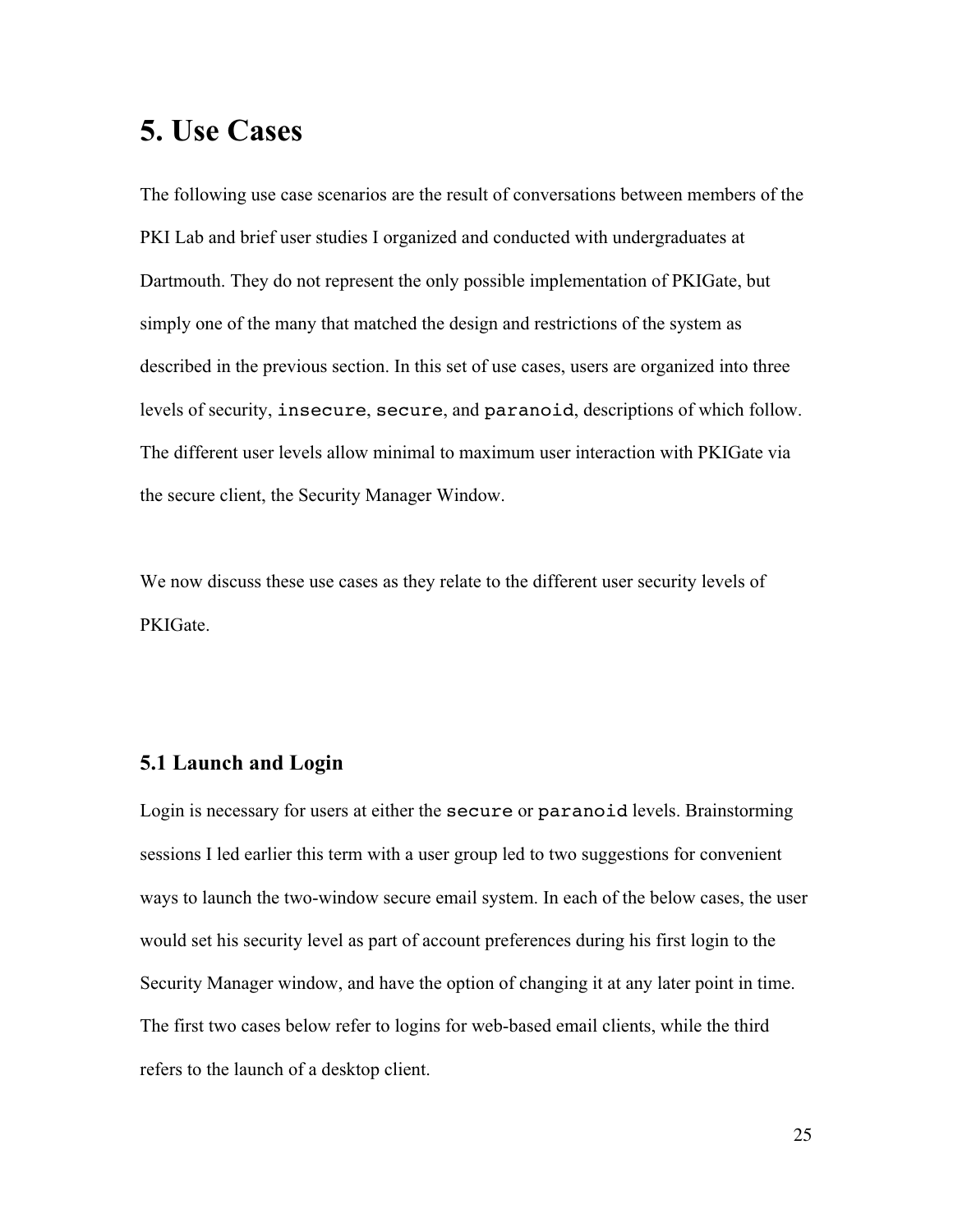The first login scenario requires administration by an entity with knowledge of all email clients operating with the PKIGate application. The administrator would create a website with links to each of the supported clients from amongst which the user would select the link for his email client of choice. The link would open two windows: one with the original email client login screen and the second with the Security Manager Window login screen. After logging in to both applications, the user would be signed in to the system at his set security level.

The second idea is similar to the first, except that instead of a page of links, there would be a secure link for each of the supported email clients. For example, the secure version of "Webblitz" would reside at http://secure.basement.dartmouth.edu/~blitz instead of http://basement.dartmouth.edu/~blitz. At that address, the Security Manager and regular email client login forms would open in separate browser windows, allowing the user to log in to both applications.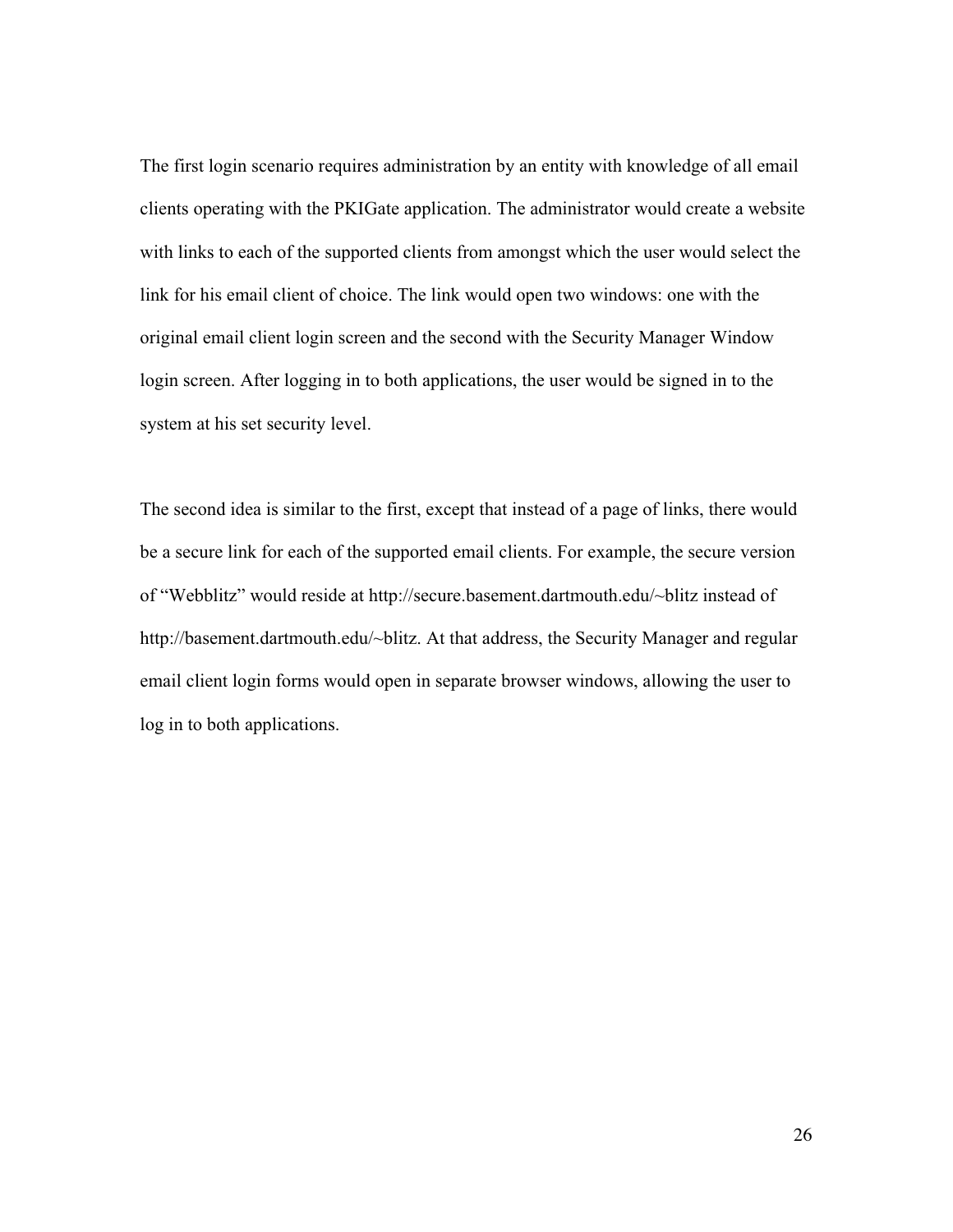

Figure 5.1: PKIGate Secure vs. Insecure Connections. Dashed arrows and boxes represent applications and connections for which we cannot guarantee security.

Since the Security Manager is a Web-based client, there are no clear shortcuts for desktop email clients to launch the system without altering the client. Therefore, it would be necessary for the user to launch a browser window for the Security Manager login screen.

## **5.2 Insecure**

The insecure level denotes a session with the user's regular email client. In this case, it seems justified to assume that a user who never has an account created with PKIGate and who never logs into the Security Manager system should not be subject to the time or effort costs involved in using the gate. The Security Manager window need not be opened, nor does the user ever need to log into that part of the system. On the first attempt during a session by the mail server to contact PKIGate with this user's messages,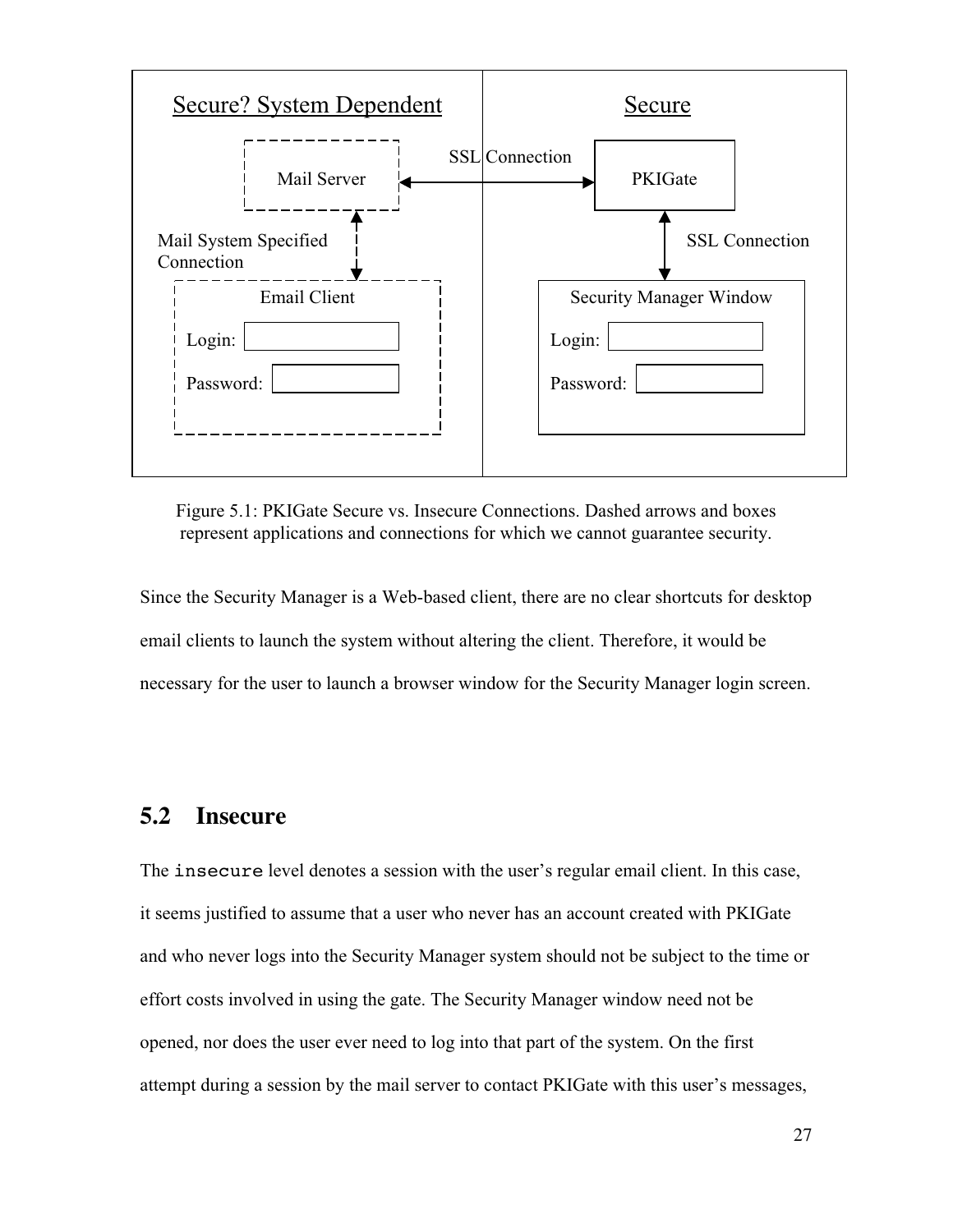the application will notify the server that the user does not have an account and set a variable to that effect.

#### **5.3 Secure**

A secure level user has an account with PKIGate, has registered at least one key pair, and is comfortable with allowing the application to operate on her email with little to no interaction. At some point, she has set overall account preferences or preferences in her account address book for PKIGate to follow in performing S/MIME operations; the session operates nearly seamlessly once preferences have been set. The secure level user has the ability to protect her outgoing and incoming messages from possible interception by adversaries outside her mail system. She is also able to digitally sign and verify messages, all without changing the client through which she normally sends or receives messages.

## **5.3.1 Sign**

For signing, the user creates an outgoing message in her regular client. The message passes to the regular email server, which then contacts PKIGate through an SSL connection. Assuming the user has an account, PKIGate checks the address book for recipient preferences, and, if none are found, checks the overall account preferences to determine if the message should be signed. If either of the above cases holds true, the user's private key, either default or preference specified, and the message is sent via a private connection to Crypto Server, the only location where the private key is decrypted.

28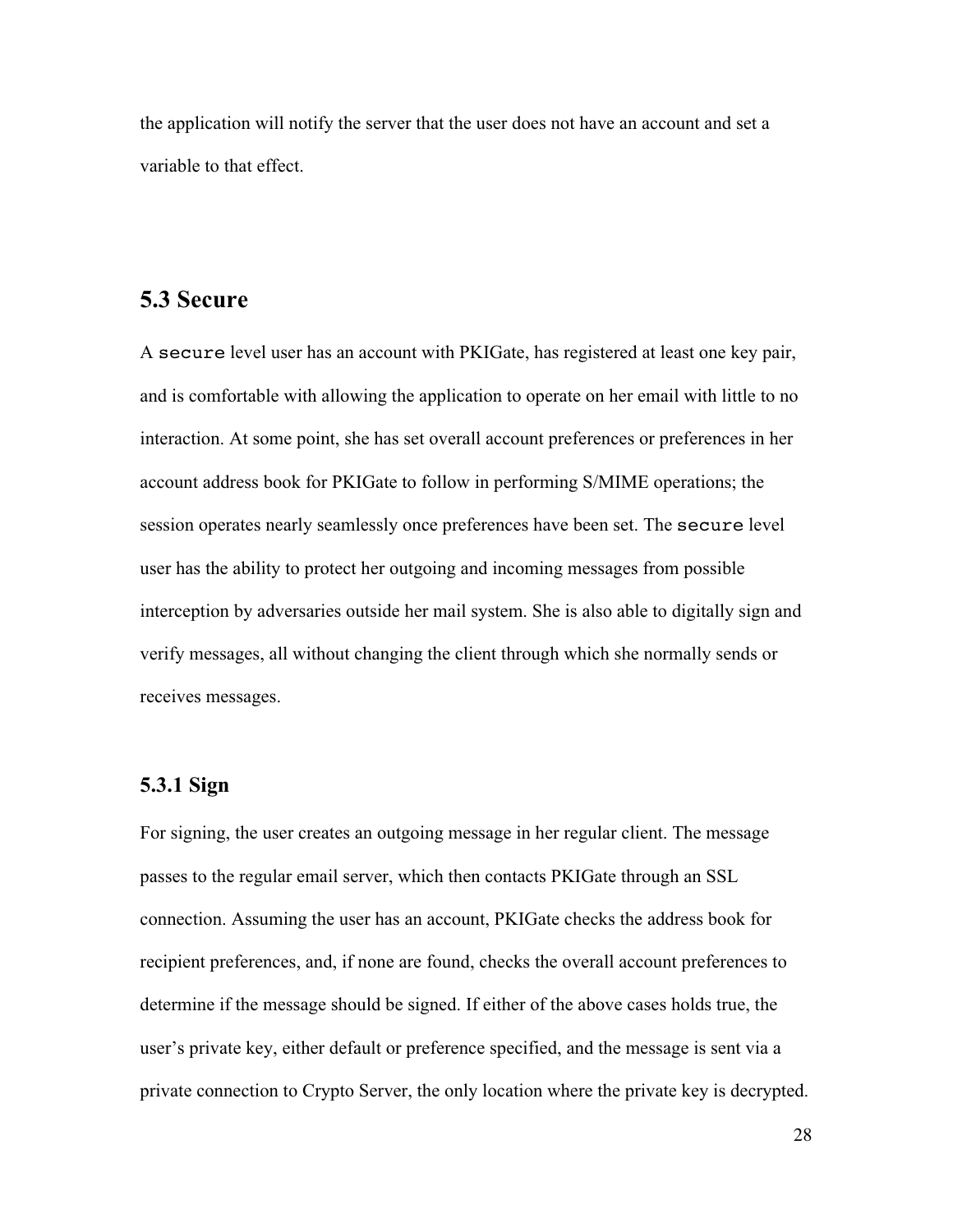The output of the signing operation is returned to PKIGate where it is formatted by the S/MIME Freeware Library, wrapped in MIME headers, and returned to the mail server for sending. If neither the recipient nor the account preferences are set for signing, the message is returned to the mail server unaltered for sending.



Figure 5.2: The path of a Secure Level Signed Message Dashed arrows and boxes represent possibly insecure connections or components.

#### **5.3.2 Verify**

A user at the secure level allows the Security Manager to automatically verify her incoming messages. Assuming an account exists, PKIGate checks incoming email. The message MIME headers are parsed for information on which, if any, operations were performed on the email and, if the message was signed, PKIGate obtains the signer's information and sends a request to Crypto Server on the 4758. Crypto Server verifies the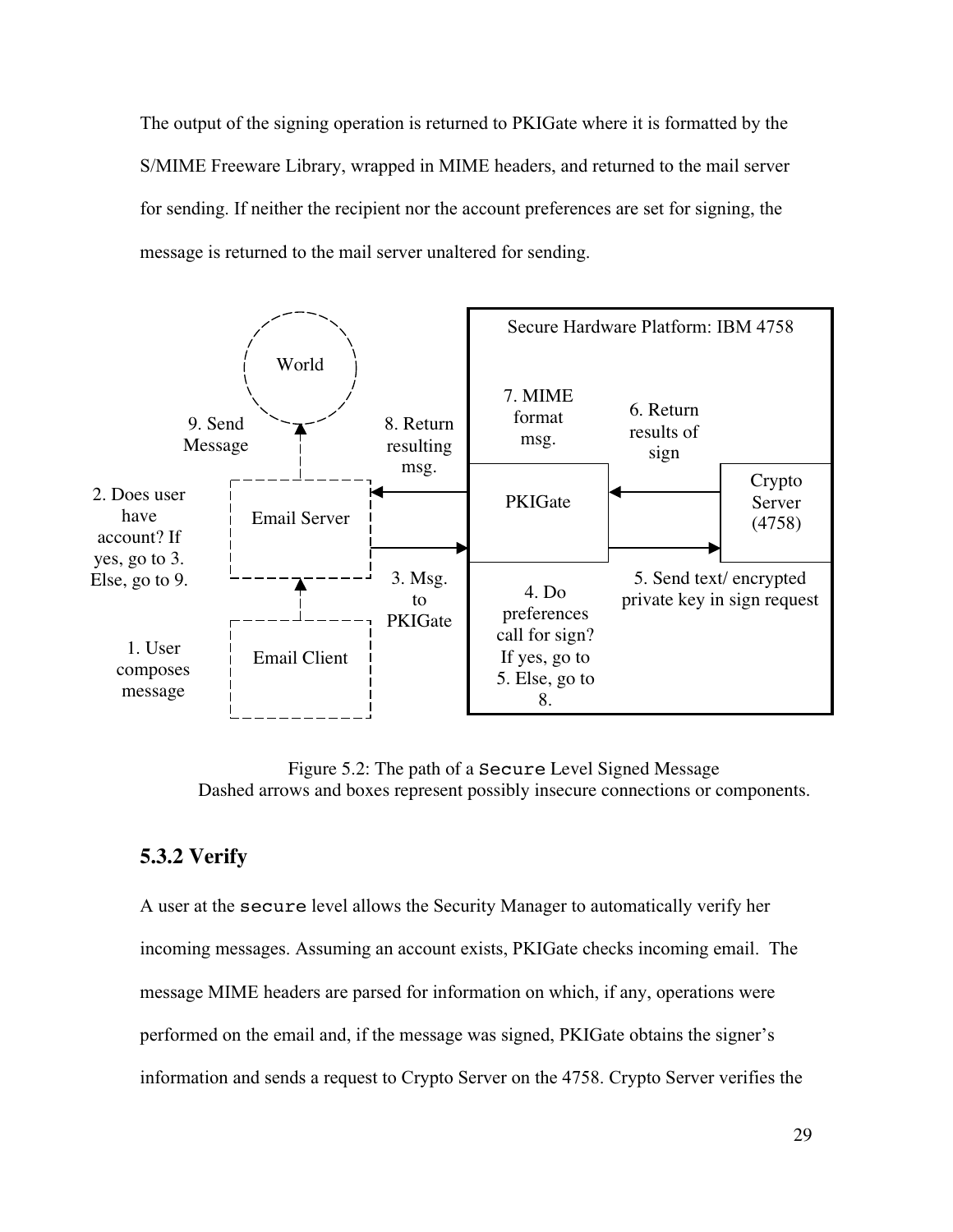signed content and returns a string representing the success or failure of the operation.

After verification, a content-description header stating whether or not verification was successful is added to the message.



Figure 5.3: The path of a Secure Level Message Verification. Dashed arrows and boxes represent possibly insecure connections or components.

## **5.3.3 Encrypt**

Encrypt works in a similar manner to sign. The user creates an email message in her regular client. The mail server forwards the relevant information to PKIGate, which checks the recipient followed by the account preferences and, if warranted, sends a request consisting of a content encryption key (CEK) and the content to Crypto Server. Once returned, PKIGate sends a second request to Crypto Server to encrypt the CEK with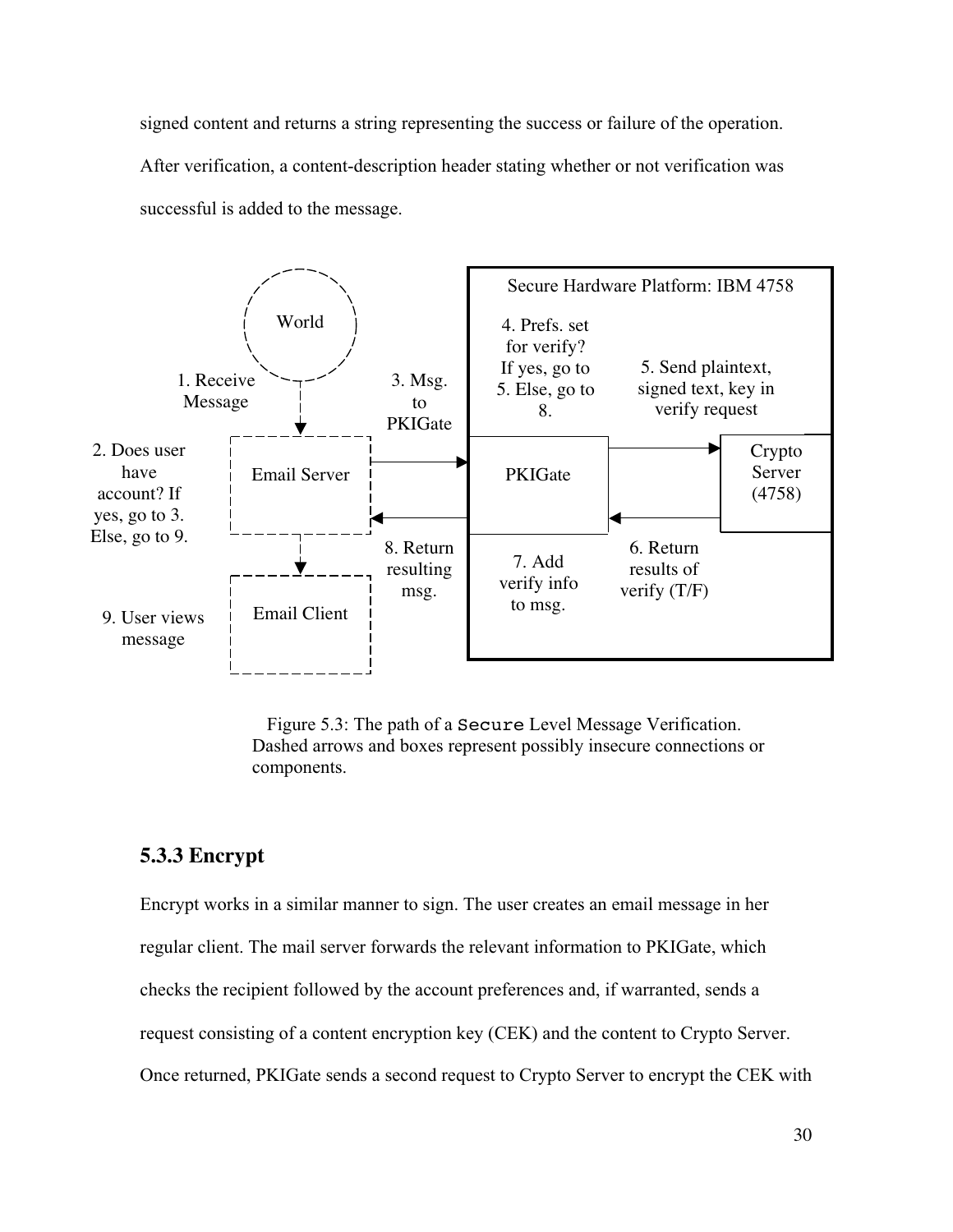the recipient's public key, wraps the key and message in MIME headers, and returns it to the mail server for sending.

#### **5.3.4 Decrypt**

A user at the secure level allows PKIGate to automatically decrypt her incoming messages. PKIGate parses the incoming message headers for information on what, if any, cryptographic operations were performed. If the message was encrypted, a request containing the user's encrypted private key and the content encryption key (CEK) is sent to the Crypto Server via a private connection. The user's private key can only be decrypted inside the Crypto Server using its host coprocessor's private key. After the Crypto Server returns the decrypted CEK, a second request is issued with the decrypted key and the encrypted content. The Crypto Server returns the decrypted text as part of the crypt response object. After PKIGate adds a content-description header noting the decryption operation performed, the message is returned to the mail server.

## **5.4 Paranoid**

A user at the paranoid level has registered for an account with PKIGate and set a preference noting she wishes to have as much control over her email as possible. Like users at the secure level, he has the option of setting account and address book preferences. However, she also has the added advantage of being able to see and verify all of the messages PKIGate sends out using her key pairs.

31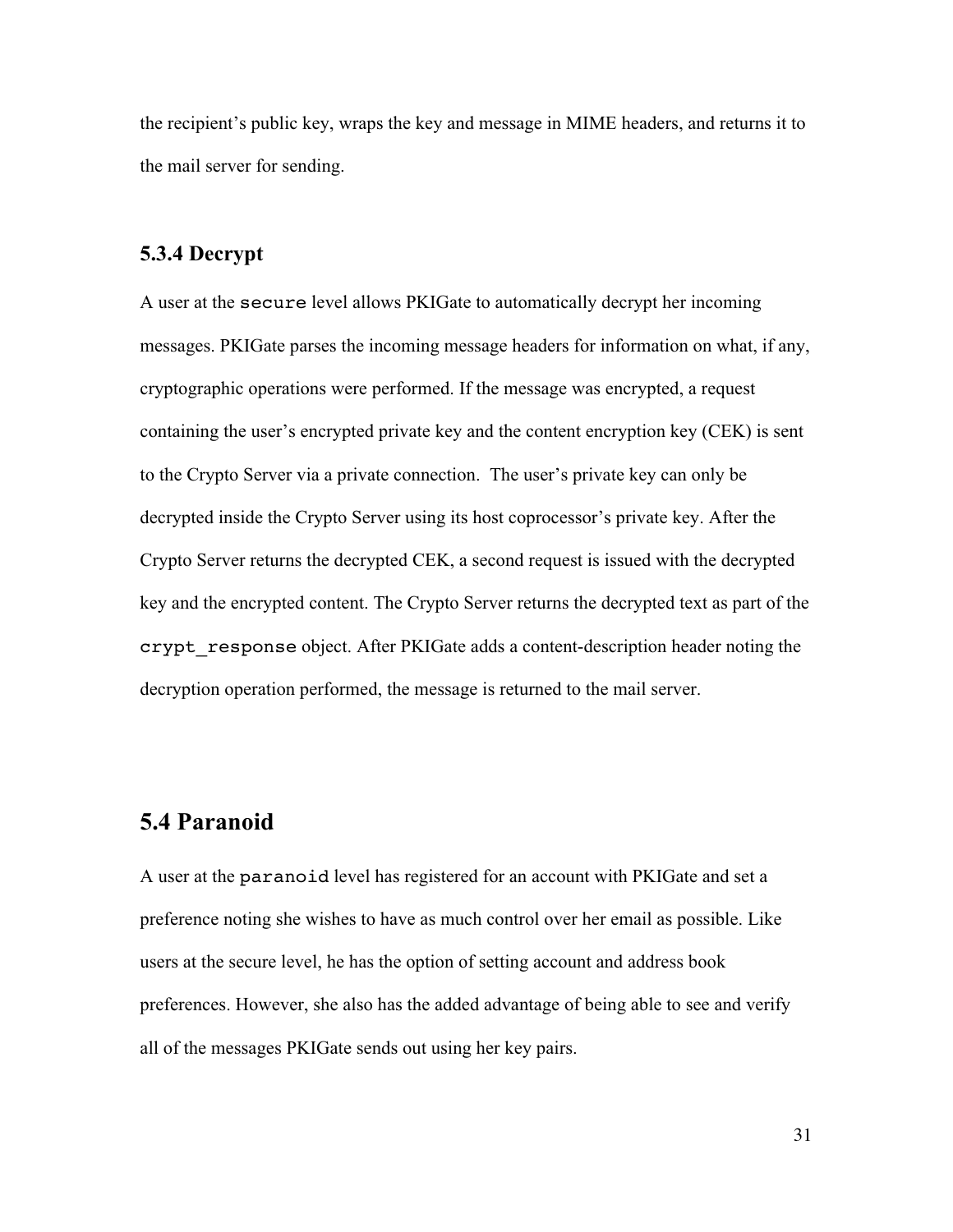In exchange for the ability to hide her secure messages from the email administrator, the paranoid level user surrenders the ability to view decrypted messages or compose message to be encrypted with her own email client. Instead, in order to guarantee the security of her messages, the user must type or paste these messages directly in to the Security Manager window. To have a copy of the message, we suggest the user add herself as a recipient. Encrypted messages may only be viewed decrypted in the Security Manager window; they are stored encrypted on the mail server.



Figure 5.6: The PKIGate system view for a Paranoid Level user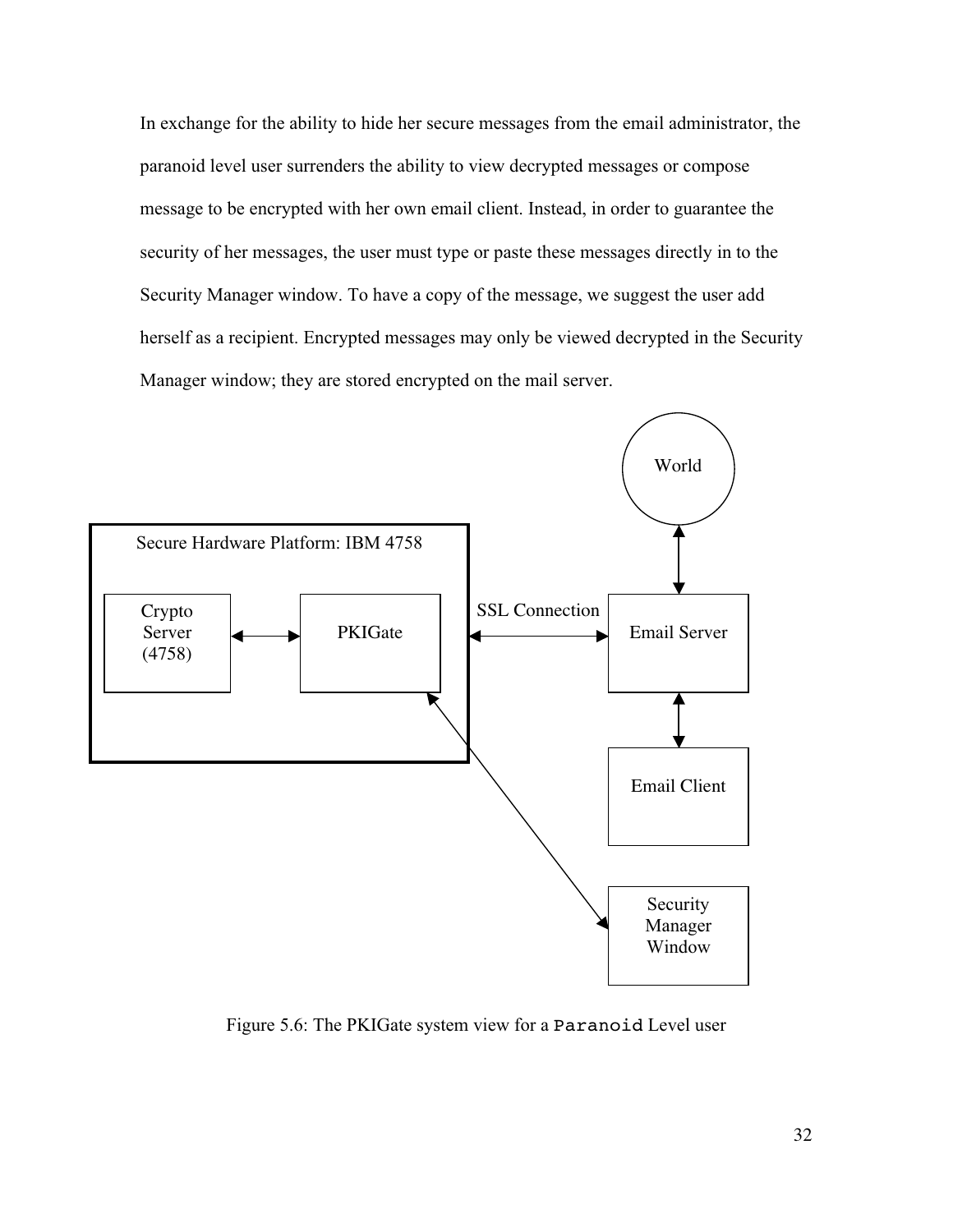We feel the gains for a paranoid level user are well worth the additional effort she must put in to send or view encrypted messages. In addition to being able to hide messages from adversaries on the outside of the user's mail system, the paranoid user can also hide messages from the email administrator and any other parties snooping within her mail system. The user does not need to trust anyone involved in the email service and can assume that if her messages are sent to the correct recipient, only the intended reader will be able to view the plaintext message.

#### **5.4.1 Sign**

To add a signature, the user creates a message using her regular email client. The mail server contacts PKIGate, and if account or recipient preferences are set to sign the message, the text of the message, the recipient, and identifying information for the key used in signing are displayed in the Security Manager Window. There, the user has the option of making any changes to the content or to the key pair being used before verifying that she really wishes to send it. If the user consents to send, PKIGate issues a request to the Crypto Server containing the user's encrypted private key and the content to be signed. Crypto Server returns the output of the operation to PKIGate, where it is wrapped in MIME headers and sent. Otherwise, the user cancels the entire message.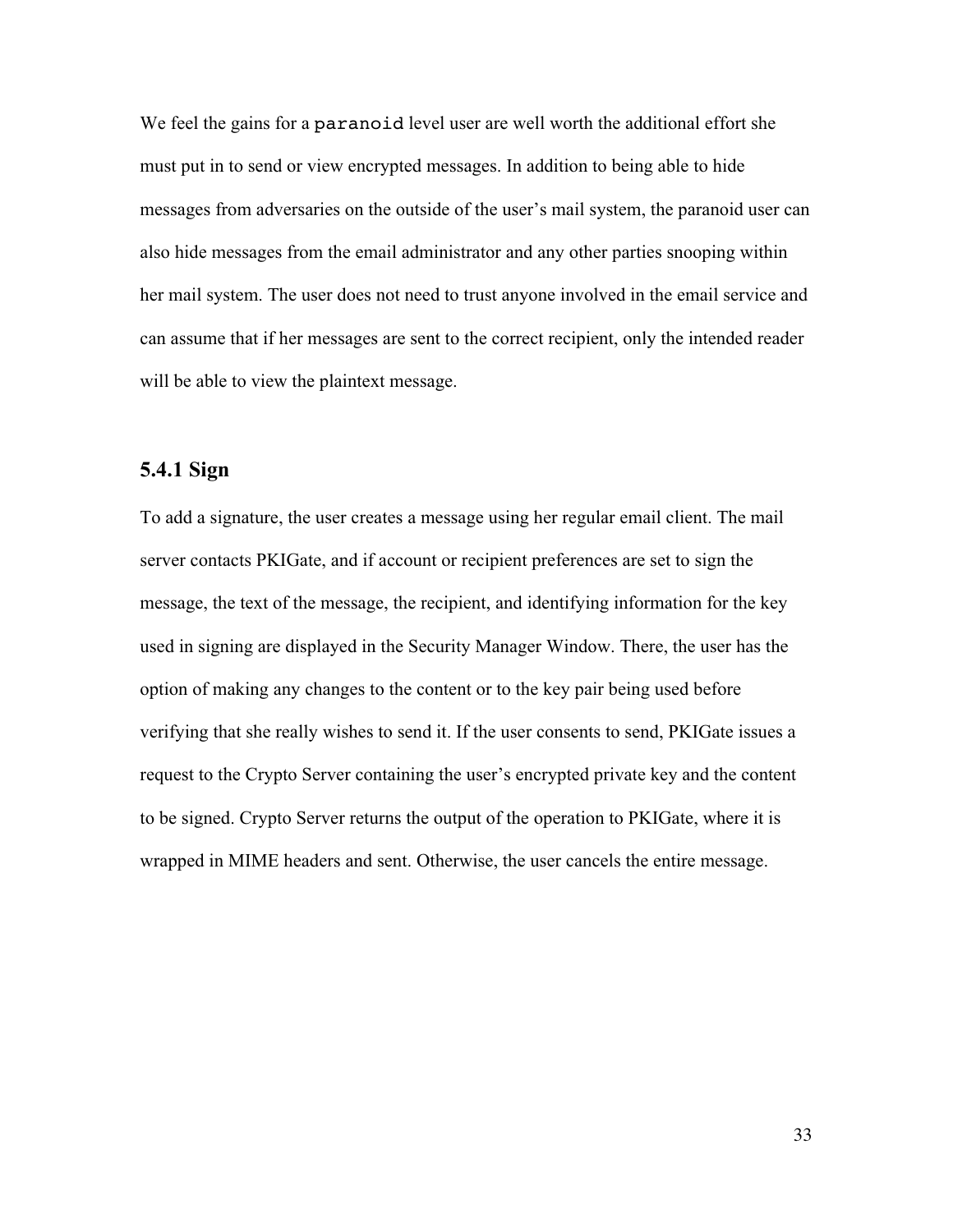

Figure 5.7: Signing a message at the Paranoid Level Dashed arrows and boxes represent possibly insecure connections or components.

### **5.4.2 Verify**

A user at the paranoid level allows the Security Manager to automatically verify her incoming messages. The mail server shunts the incoming message to PKIGate, and, if the user has an account, MIME headers are parsed for information on which, if any, operations were performed on the email. If the message has been signed, PKIGate obtains the signer's information and sends a request to the Crypto Server on the 4758 over a private connection containing the sender's public key and the signed and plain content for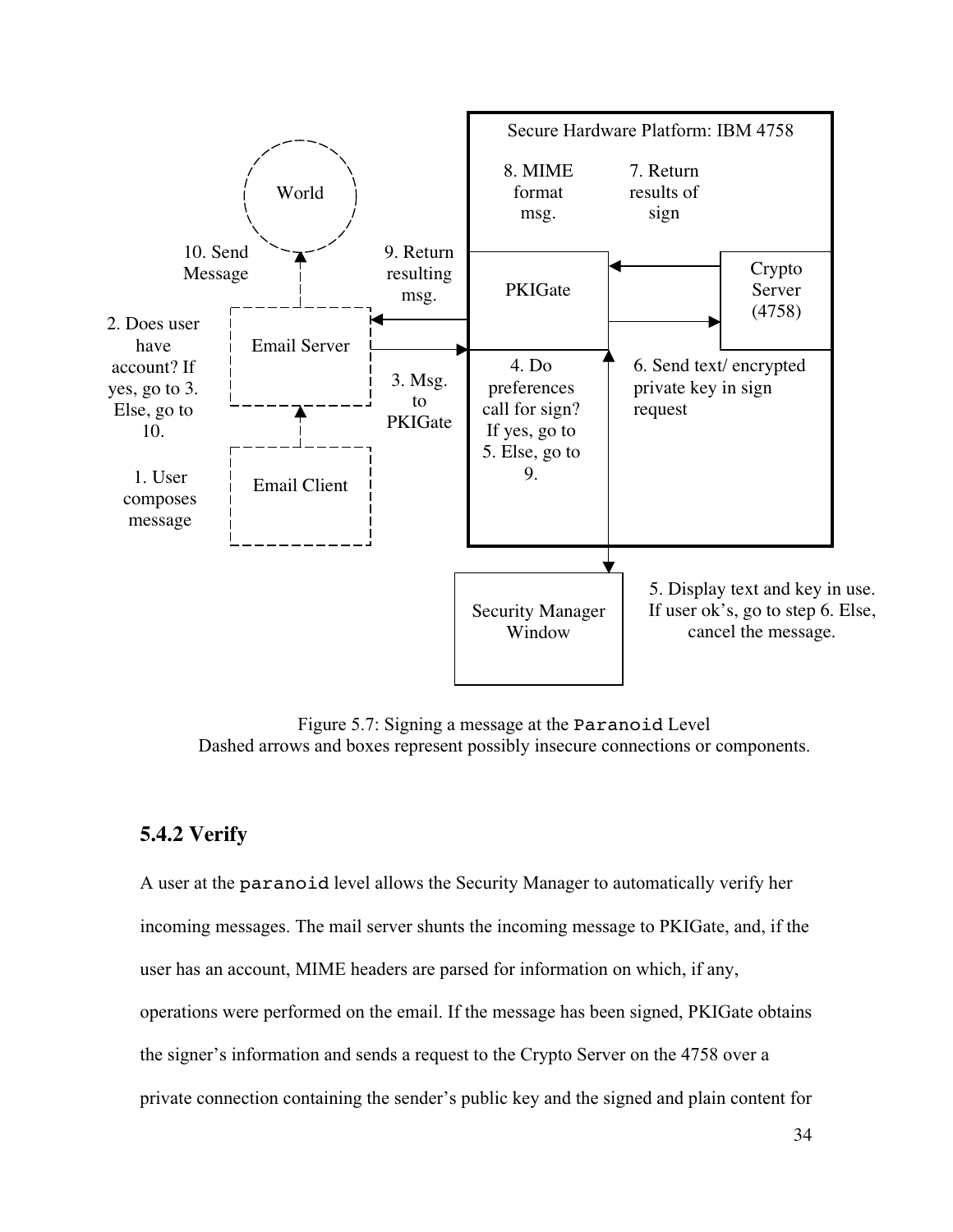comparison. The Crypto Server verifies the signed content and returns a string representing the success or failure of the operation. After verification, PKIGate adds a content-description header to the message stating whether or not verification was successful.

#### **5.4.3 Encrypt**

The encryption case for a user at the paranoid level is difficult to implement both securely and conveniently. A user at this security level does not want the email administrator to have access to the unencrypted content of her messages. However, if a message passes through the client to the regular mail server, it will exist unencrypted on the server. Given the difficulty of this case, especially since at this point the user is not required to change her email client, it makes sense to have the user type or paste her message directly into the Security Manager window. We realize that this is inconvenient, and leave a better solution to future work.

To send an encrypted message, the a user opens the Security Manager window, selects "Encrypt" from the list of tasks, and types or pastes the message directly into the trusted window. The message passes via an SSL connection directly to PKIGate. There, a request containing the content to be encrypted and the content encryption key (CEK), produced previously by Crypto Server, is created and sent to the Crypto Server over a private connection. The server returns the output of the encryption operation to PKIGate, which sends a second request, this time for encryption of the CEK. PKIGate creates a message

35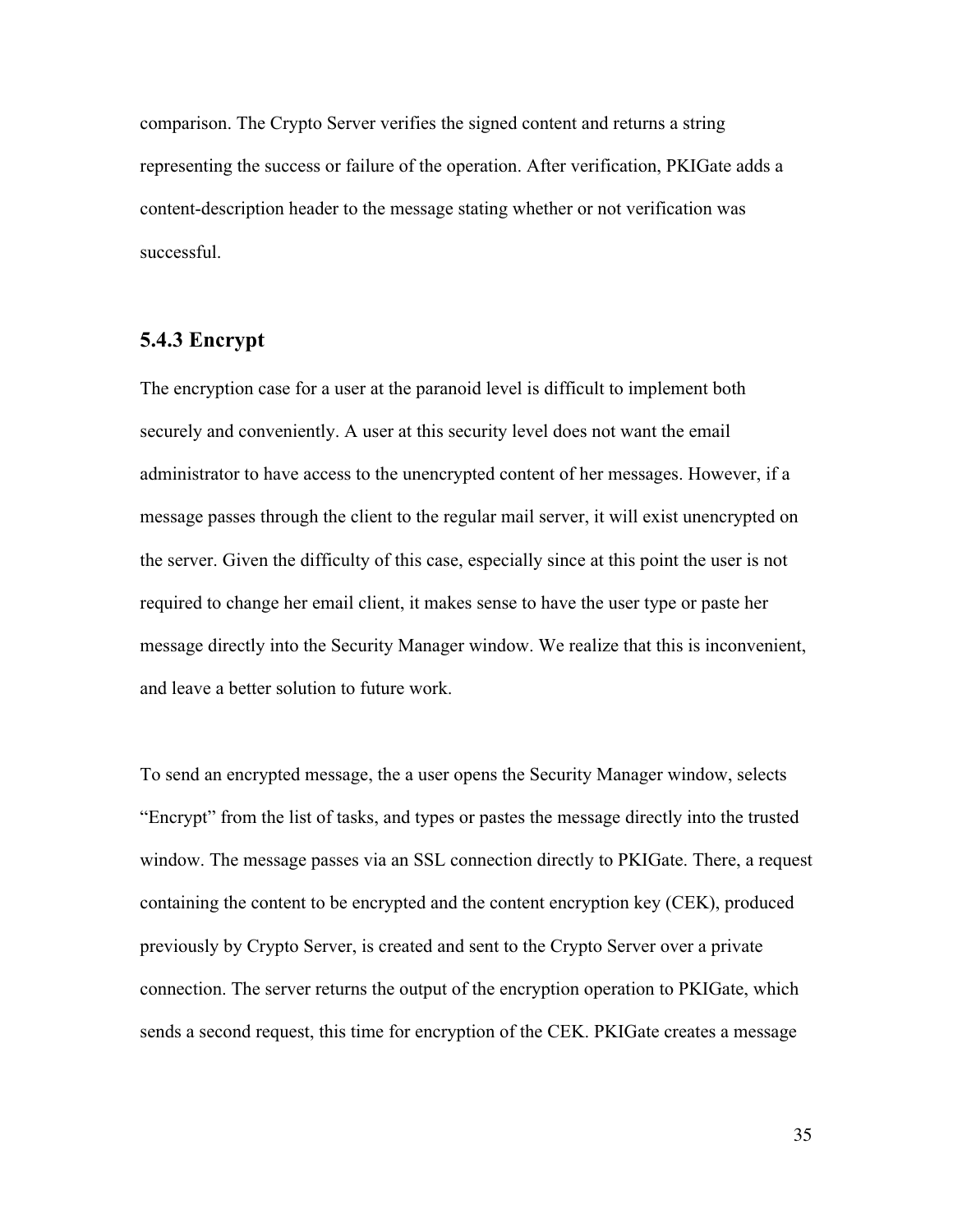with the encrypted content and encrypted CEK, wraps it in MIME headers, and returns it to the mail server for sending.



Figure 5.9: Encrypting a message at the Paranoid Level. Dashed arrows and boxes represent applications and connections for which we cannot guarantee security.

## **5.4.4 Decrypt**

Decrypting messages is another area in which the paranoid user must make sacrifices for her desire for security. The message cannot reside on the mail server unencrypted, therefore it must not be allowed to pass out of PKIGate in its decrypted state. Instead, when a user is not logged in, the messages go to the mail server encrypted. When the user logs in to their regular mail client, the messages will appear encrypted. To decrypt them, the user must log into the Security Manager window, thereby creating a direct secure connection to PKIGate. From there, she is given a list of the encrypted messages residing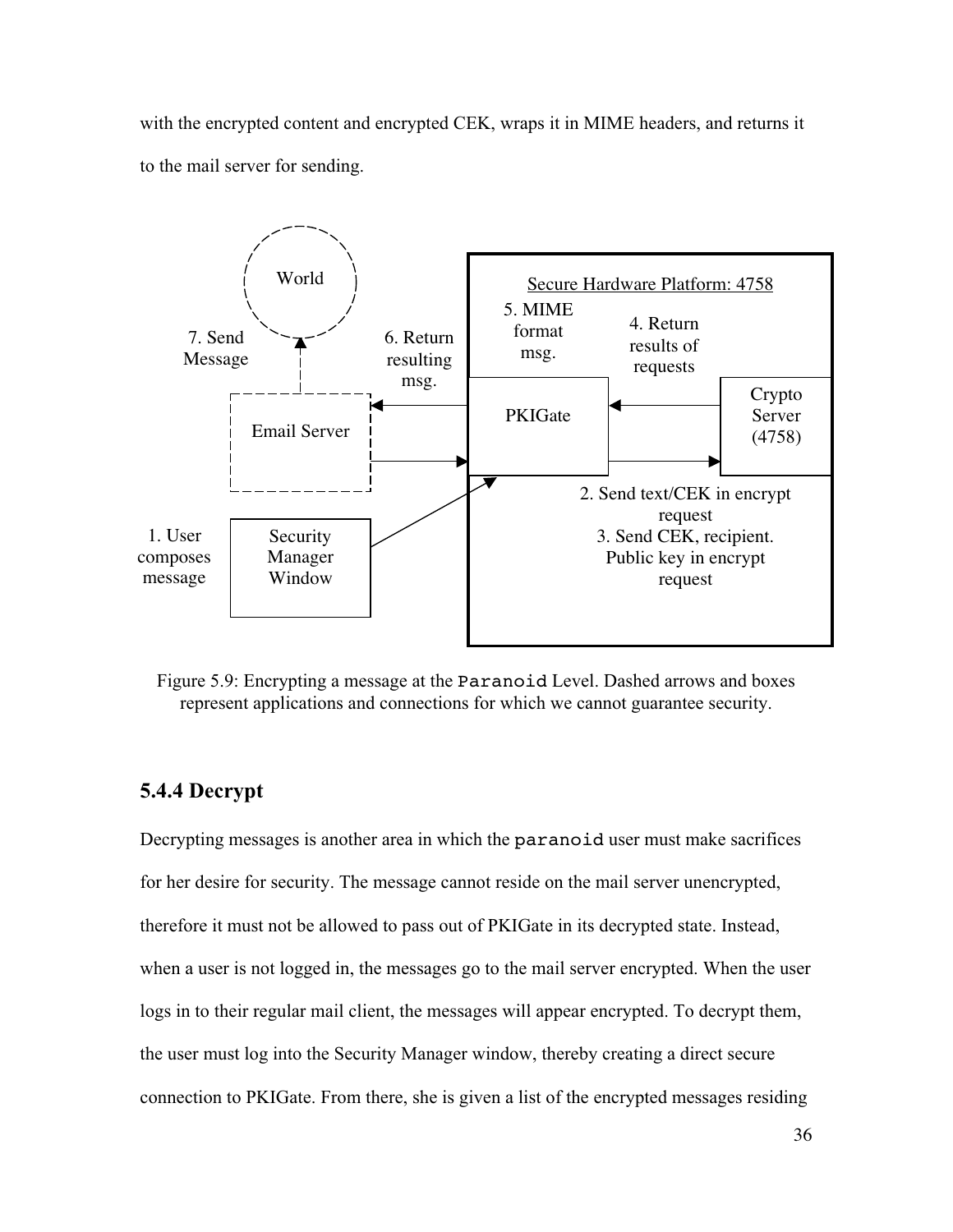in her account from which she may select a message to decrypt and view. The message is ONLY decrypted on the screen; it remains unaltered on the mail server.

To decrypt the text, PKIGate sends a request with the encrypted content encryption key (CEK) and the user's encrypted private key to the Crypto Server. The private key is ONLY decrypted inside the Crypto Server by using the host 4758's private key. The server decrypts the CEK and returns it. Another request with the encrypted content and the decrypted content encryption key are sent to the Crypto Server, which decrypts the message and returns the output to PKIGate. The decrypted text is displayed in the Security Manager window. In the case of an attachment, PKIGate provides a link to another browser window where the attachment may be viewed.



Figure 5.9: Decrypting a message at the Paranoid Level. Dashed arrows and boxes represent applications and connections for which we cannot guarantee security.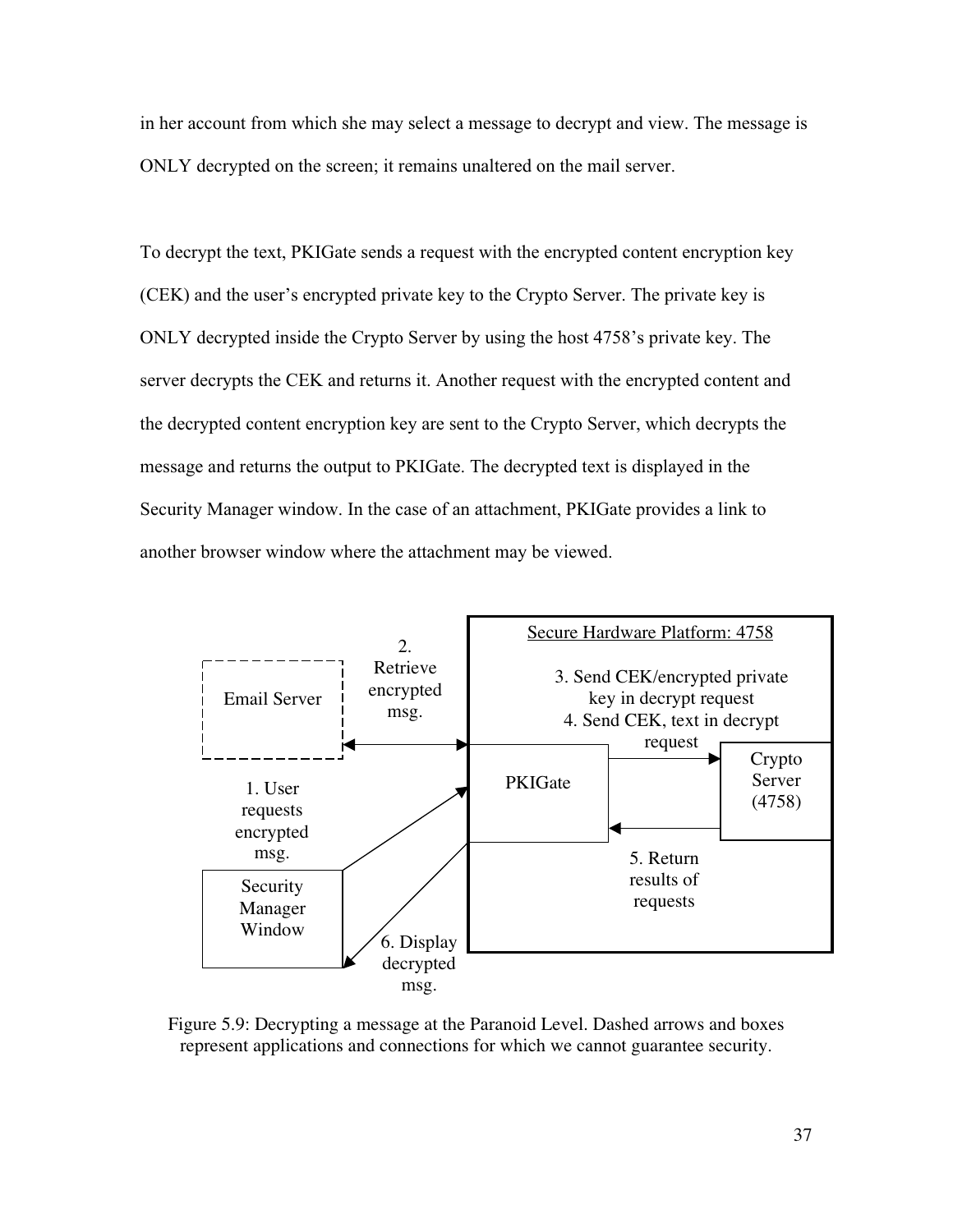## **6. Implementation and Conclusions**

This section describes difficulties experienced in the process of implementing PKIGate that prevented us from completing a prototype and suggests future work and user studies in the S/MIME gateway application area. We conclude by evaluating the success of PKIGate with respect to our goals for the project and suggesting a new path to victory in creating a mobile S/MIME solution.

## **6.1 Implementation Difficulties**

The implementation of PKIGate was plagued by several difficulties, preventing us from creating the desired prototype implementation. The most major of those difficulties, a suggested solution, and an outline for applicable future work follow.

#### **6.1.1 PKIGate Size or "So, how big is it?"**

The design for PKIGate calls for the S/MIME functionality as well the cryptographic operations to reside on the IBM 4758 secure coprocessor. However, the 4758 imposed a size restriction on the executable of about 1.8M.

To get an accurate size estimate before writing to the card, we coded an application representing the SFL object construction and library calls PKIGate would have to make to offer both authentication and encryption services. We compiled and statically linked the above executable with all the required libraries using  $G++3.2.2$ . Since the libraries (including the ESNACC 1.4 distribution) were created with  $G++3.0$  in mind, and the compiler is known to have issues, some of which arose in coding other parts of the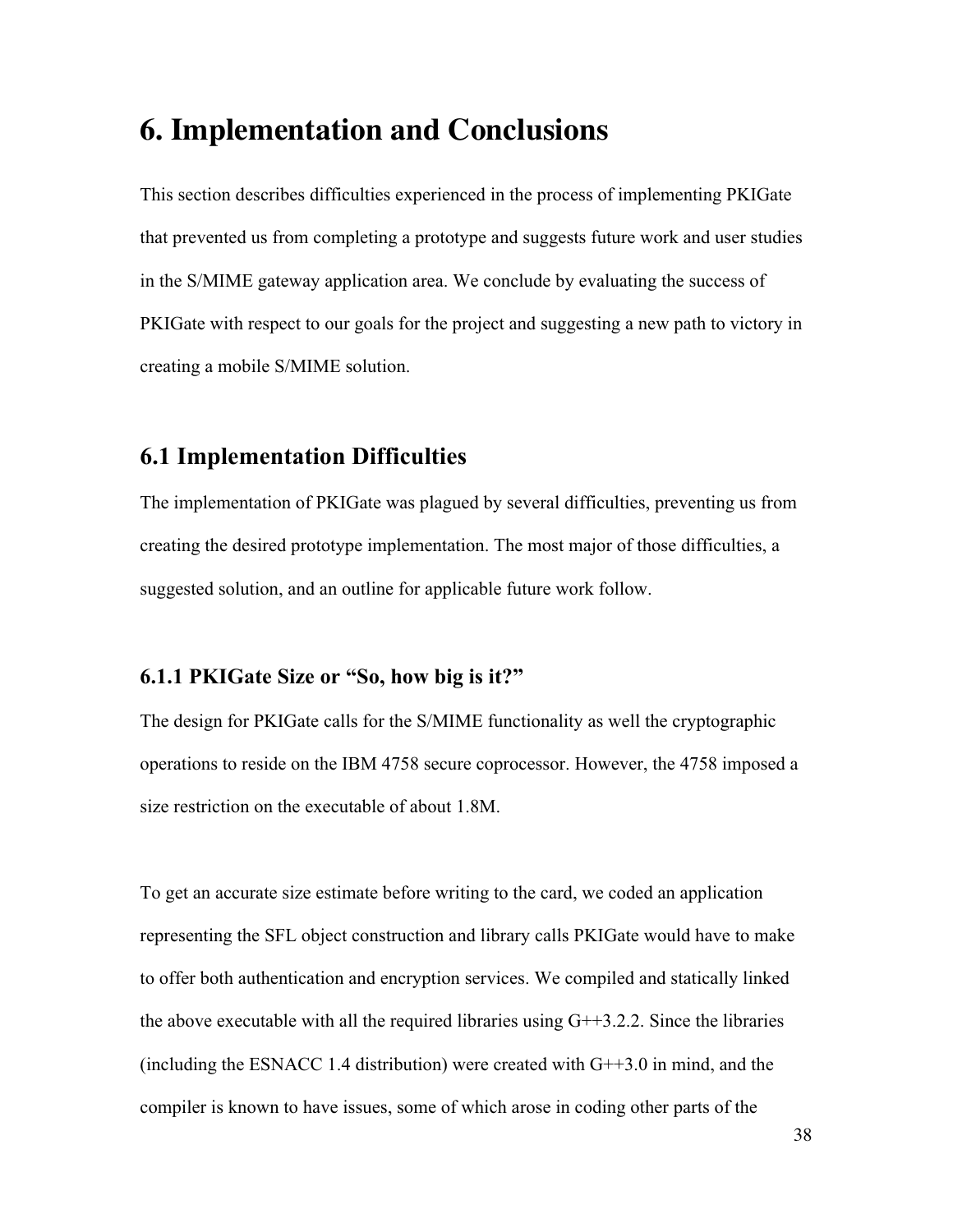system, we were forced to apply patches from a newer release that corrected the issues with our compiler, version 3.2.2. (All steps taken to make the release compile correctly were documented and are available upon request). The Unix strip utility, which removes all unnecessary information from the executable, brought the total size of the executable to 4.8M, larger than the space available on the 4758.

To further reduce the size of the application, we mounted the uClibc (micro-c-libc) file system. Uclibc is a smaller version of the standard C library used in developing embedded Linux systems [18]. The file system contains a version of the GCC distribution and standard libraries that were compiled with the uClibc set of libraries instead of with the standard versions, reducing their size. Compiling with uClibc  $G++3.2.2$  reduced the size to 3.9M, almost a 1M difference, but still not small enough to fit on the card.

Bob Colestock, the S/MIME Freeware Library point of contact, suggested in an email message earlier this term that it would be possible to remove the Cryptographic Token Interface Library component of the S/MIME Freeware Libraries and plug our cryptography directly into the application. We hope this will allow the final reduction in size required to fit PKIGate inside the 4758, and make it possible to combine Crypto Server and the S/MIME application, therefore removing an unnecessary line of communication in the system. It is also possible that IBM will release a 4758 secure coprocessor with more memory space for executables. We leave moving the PKIGate executable to a secure coprocessor for future work.

39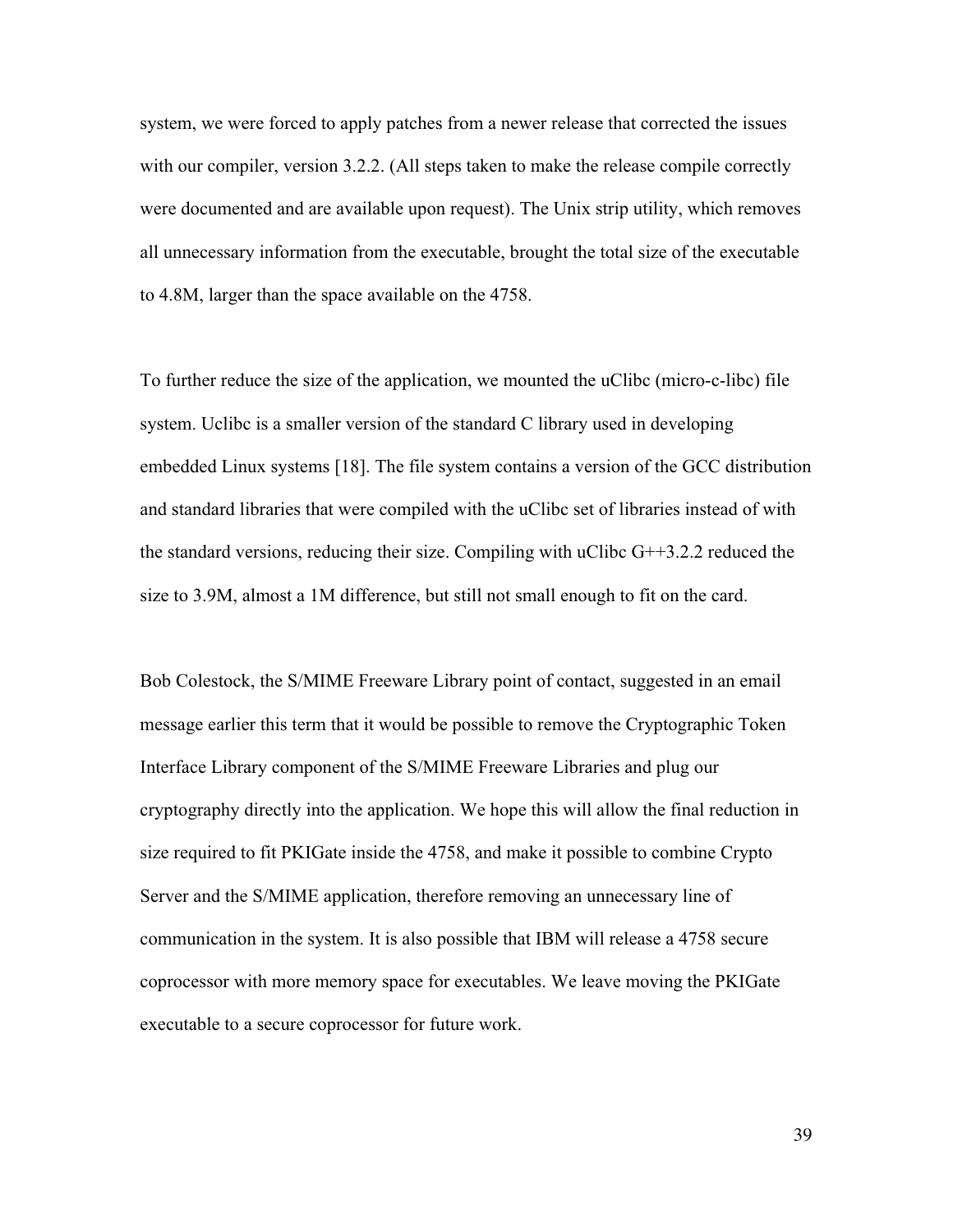### **6.2 Implemented Parts**

In spite of time consuming difficulties, portions of PKIGate were implemented. The XDR encoding and communication to be used between PKIGate and Crypto Server has been coded and tested to work over a regular socket connection (thanks to Alex Iliev and his previous work with the technology). Additionally, the crypt\_request and crypt response structures described in Section 4 are implemented and there is an outline of the PKIGate Account class and necessary calls for S/MIME formatting, used in attaining an executable size.

#### **6.3 Future Work**

We see several areas for future work in addition to the implementation of a full prototype from the design and the move of PKIGate to a secure coprocessor, as described in Section 6.1.1.

First, as previously stated, we suggest finding a better way to implement a paranoid user's encryption and decryption operations. The current system forces the paranoid user to use the Security Manager Window as an email client when sending or viewing encrypted messages and does not provide her with a way to securely save plaintext messages.

The above ties into an idea for another set of user studies that should be conducted before a final implementation of PKIGate is released. As Jon Callas notes in "Improving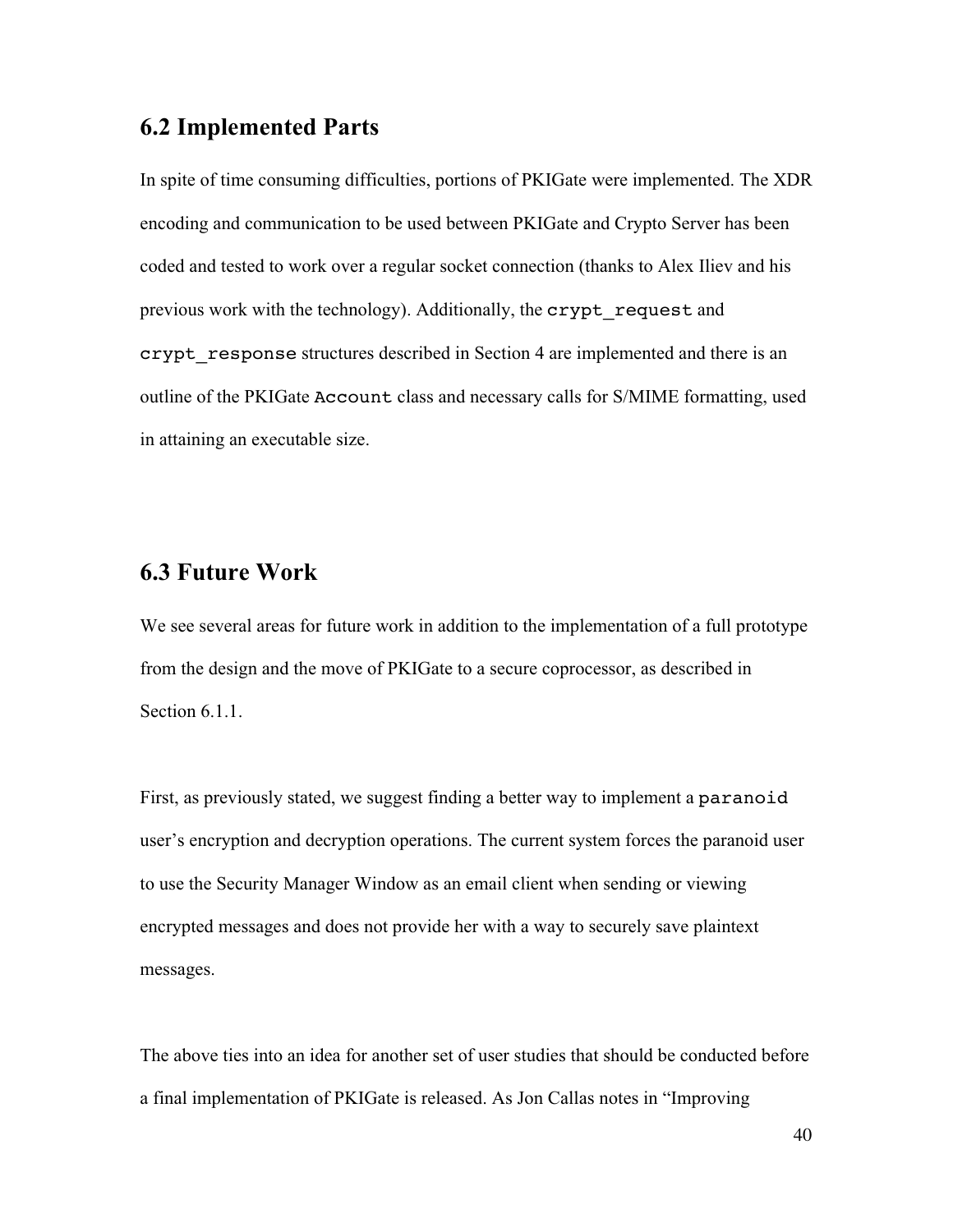Message Security with a Self-Assembling PKI," PKI will only work if people use it, and people will only use it if it is as easy to use as the insecure alternative [3]. We suggest presenting the prototype and alternatives to users who would operate at both the secure and paranoid levels.

Finally, PKIGate is not a fully operational email client. Eventually, there will come a time when users are willing to switch to a new email client in exchange for a higher level of security. This calls for the design of a new trusted Web-based client. Evan Knop's paper "Secure Public-Key Services for Web-Based Mail" suggests a method by which the 4758 secure coprocessor can serve its own, trusted content to a client, creating a trusted environment for S/MIME email [11].

## **6.4 Conclusions**

The PKIGate design meets the goals we laid out in the introduction for a mobile S/MIME solution at Dartmouth. The system:

- 1) Gives users a mobile solution. Since a user's key pair is stored on a central server, he/she has access to it for cryptographic purposes anywhere at anytime.
- 2) Supplies a trusted environment. It utilizes the IBM 4758 secure coprocessor as the location for all cryptographic operations.
- 3) Allows users to retain their original email client. PKIGate operates in conjunction with the mail server without any changes to the email client.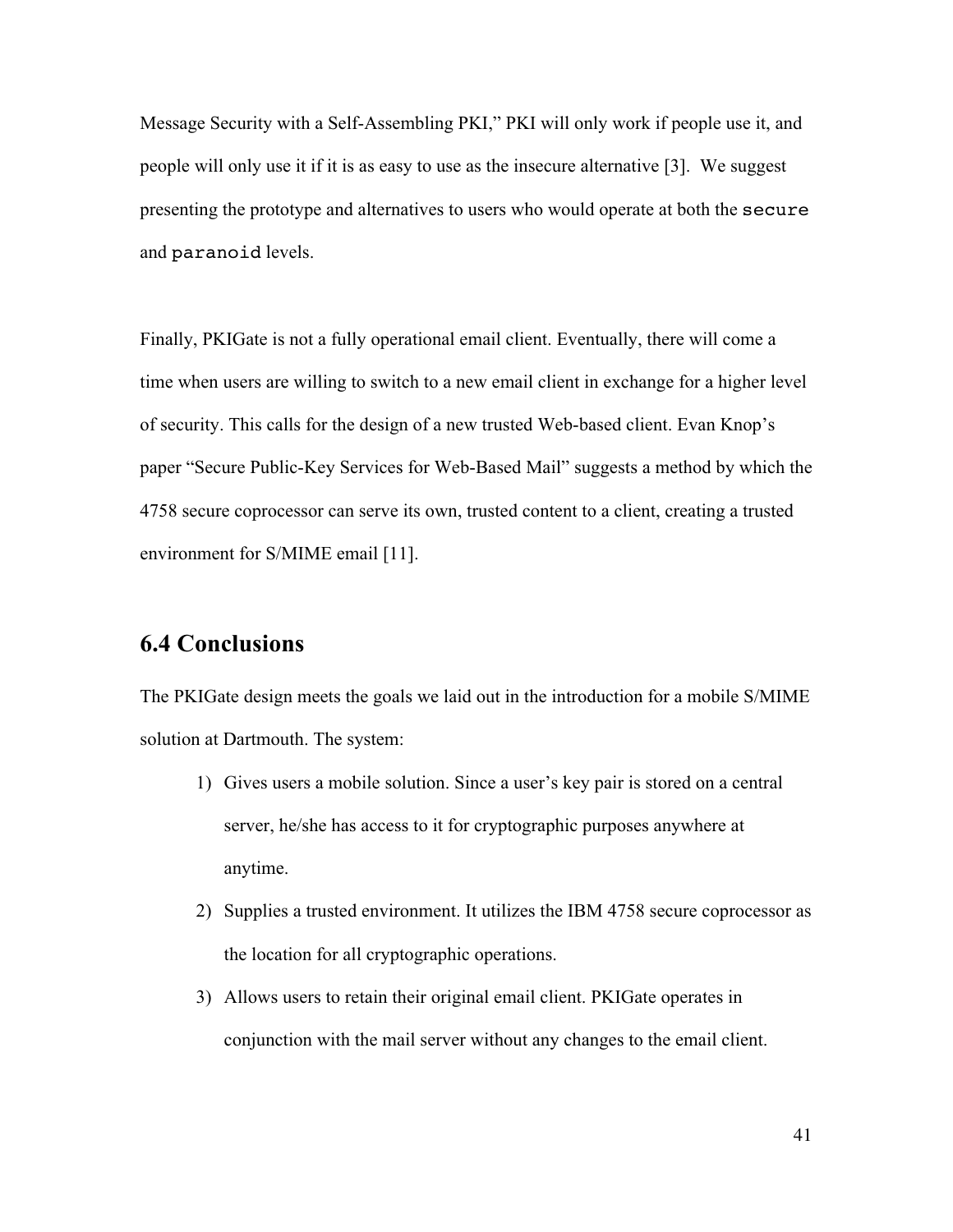Given the importance of correct use cases, interfaces, and S/MIME formatting to PKIGate and the difficulty of installing executables on the 4758, I suggest future work follow a different research path than the one we took. It would perhaps make more sense to implement an insecure version of the application on the Blitzmail system or in conjunction with one of the Web-based email clients, and allow users to test the system first. To take the study one step further, the application's underlying cryptography could be replaced with a temporary stand-in set of functions, such as from the Crypto<sup>++</sup> library, before moving it to a secure hardware platform.

In conclusion, through this thesis I learned many lessons about the design of a large-scale project. Namely, there will always be more than one good way to design the initial incarnation of any new application and it is vital to conduct background research, talk to groups of "real" users, and synthesize the many ideas presented carefully. A better design will result from better research and from having to justify one's design decisions than from simply deciding on a design path. With this in mind, I suggest to anyone undertaking this project in the future to familiarize themselves not only with the ideas and technologies presented in this paper, but also conduct to their own research of new technologies and with new users.

42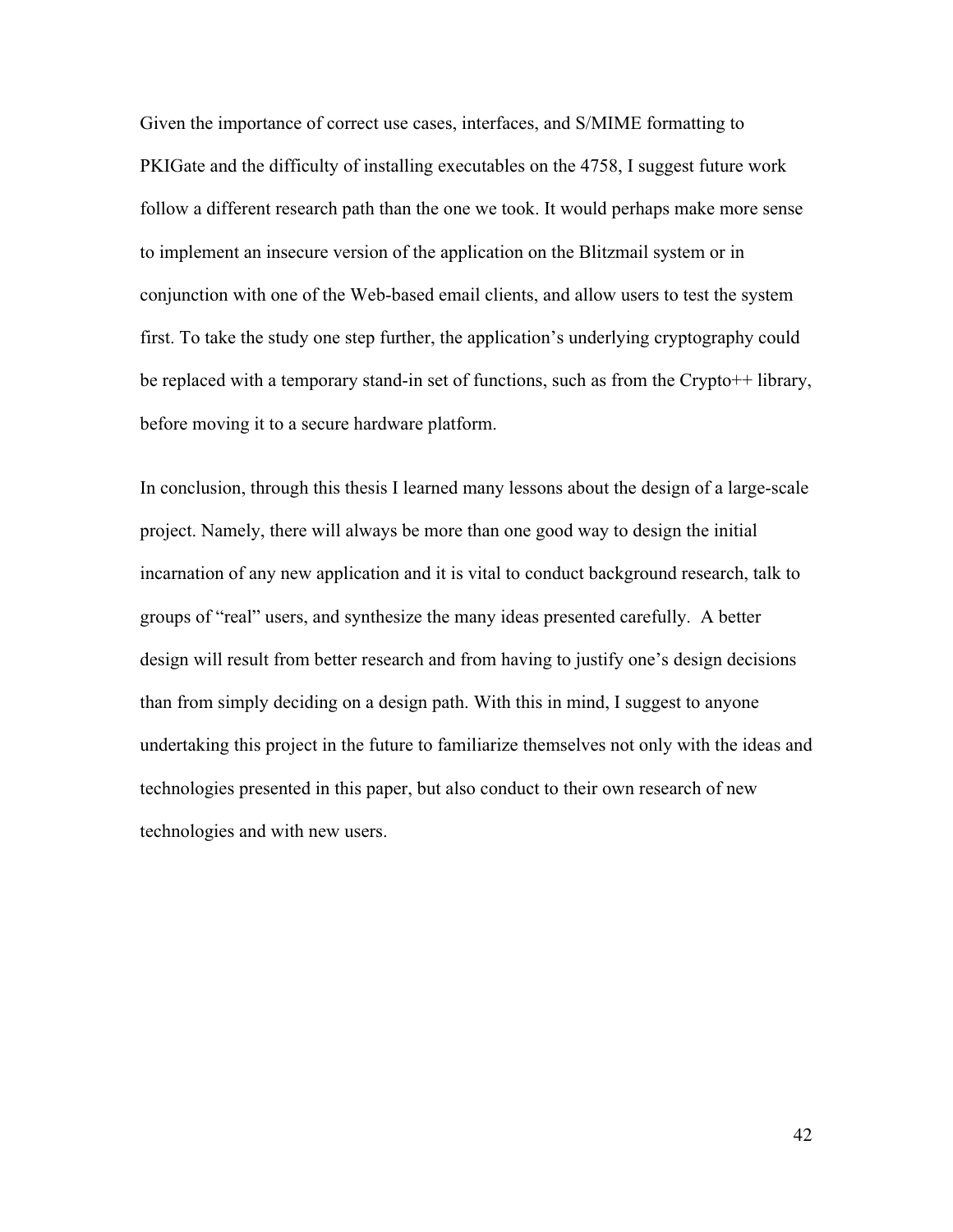# **References**

[1] Baycorp Advantage. MailMarshalSecure.

http://www.baycorpid.com/id services/information strategic mailmarshal.asp.

[2] Biodata IT. CryptoEx Gateway. http://www.biodata.co.za/gw.htm.

[3] John Callas. Improving Message Security With a Self-Assembling PKI. In *2nd Annual PKI Research Workshop—Pre-Proceedings*, April 2003.

[4] Dreamhost. What's an email client? What does it do? https://panel.dreamhost.com/kbase/index.cgi?area=2376.

[5] Dreamhost. How does email work? https://panel.dreamhost.com/kbase/index.cgi?area=2403.

[6] Getronics Government Solutions. *S/MIME Freeware Library Software Design Description*, version 2.1, July 2002.

[7] Getronics Government Solutions. *S/MIME Freeware Library Application Programming Interface*, version 2.1, June 2002.

[8] Getronics Government Solutions. *Cryptographic Token Interface Library Application Programming Interface*, version 2.1, June 2002.

[9] HIPAAdvisory. What's HIPAA? - A Basic HIPAA Primer. http://www.hipaadvisory.com/regs/HIPAAprimer1.htm.

[10] IBM Research News. IBM Research Demonstrates Linux Running on Secure Cryptographic Coprocessor**.** http://www.research.ibm.com/resources/news/20010828\_mycroft .shtml

[11] Evan Knop. Secure Public-Key Services for Web-Based Mail: A sketch of a secure environment. *Honors Thesis*, *Dartmouth College*, 2001.

[12] Mpack Manpage: 1995.

[13] Openssl. smime. http://www.openssl.org/docs/apps/smime.html#.

[14] RSA Security. S/MIME Frequently Asked Questions. http://www.rsasecurity.com/standards/smime/faq.html